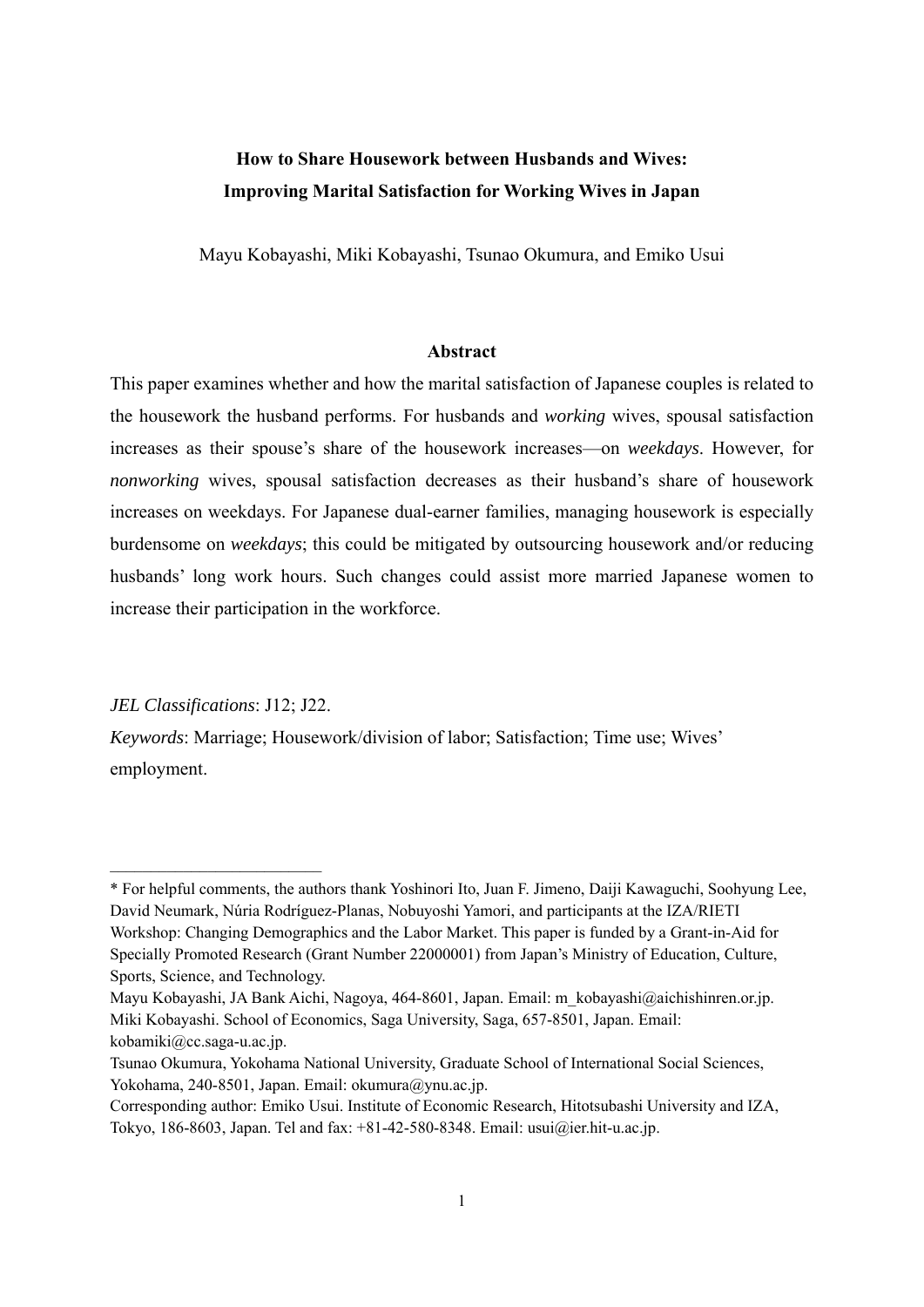#### **1 Introduction**

In Japan, household chores and childrearing duties are rarely outsourced; family members, particularly women, overwhelmingly perform them (Davis and Greenstein 2004; Greenstein 2009; Kamo 1994). This situation exists partly because hiring outside helpers is not affordable for many families in Japan, unlike in the United States and many Asian countries, where hiring domestic workers (often, if not typically, foreign ones) is an affordable and available option (Cortes and Pan 2013; Cortes and Tasseda 2011). In a 2013 survey conducted in Japan, only 1.1 percent of Japanese households reported having utilized housekeeping services within the past two years (Japan Institute for Labour Policy and Training 2014). Furthermore, in a public opinion poll conducted by the Japanese Cabinet Office in 2000, 83.0 percent (80.6 percent) of Japanese women (men) preferred that their own family members perform housework (e.g., meal preparation, cleaning, and washing), whereas only 17.8 percent (14.2 percent) of women (men) preferred to use outside services for such tasks (Cabinet Office, Government of Japan 2001). Most childcare services in Japan are institutional, and informal babysitting is not common. In particular, it is not a common practice in Japan for older school-aged girls to provide inexpensive babysitting for other families (Aoki 2012) or for immigrant labor to provide inexpensive home childcare. Performing household chores and childrearing on weekdays is a significant burden for working married women because such housework must be performed before or after their workdays. If they continue to work, these women typically reduce the time spent on leisure and sleep, which can reduce life satisfaction. Fearing such burdens and/or the actual impracticality of remaining employed, many married Japanese women choose to either work part-time at a reduced wage or leave the labor force altogether. In fact, the proportion of married women in Japan who work full-time has remained stagnant, at approximately 30 percent, since the 1980s (Abe 2011).

Due to Japan's low birthrate and extended life expectancy, the National Institute of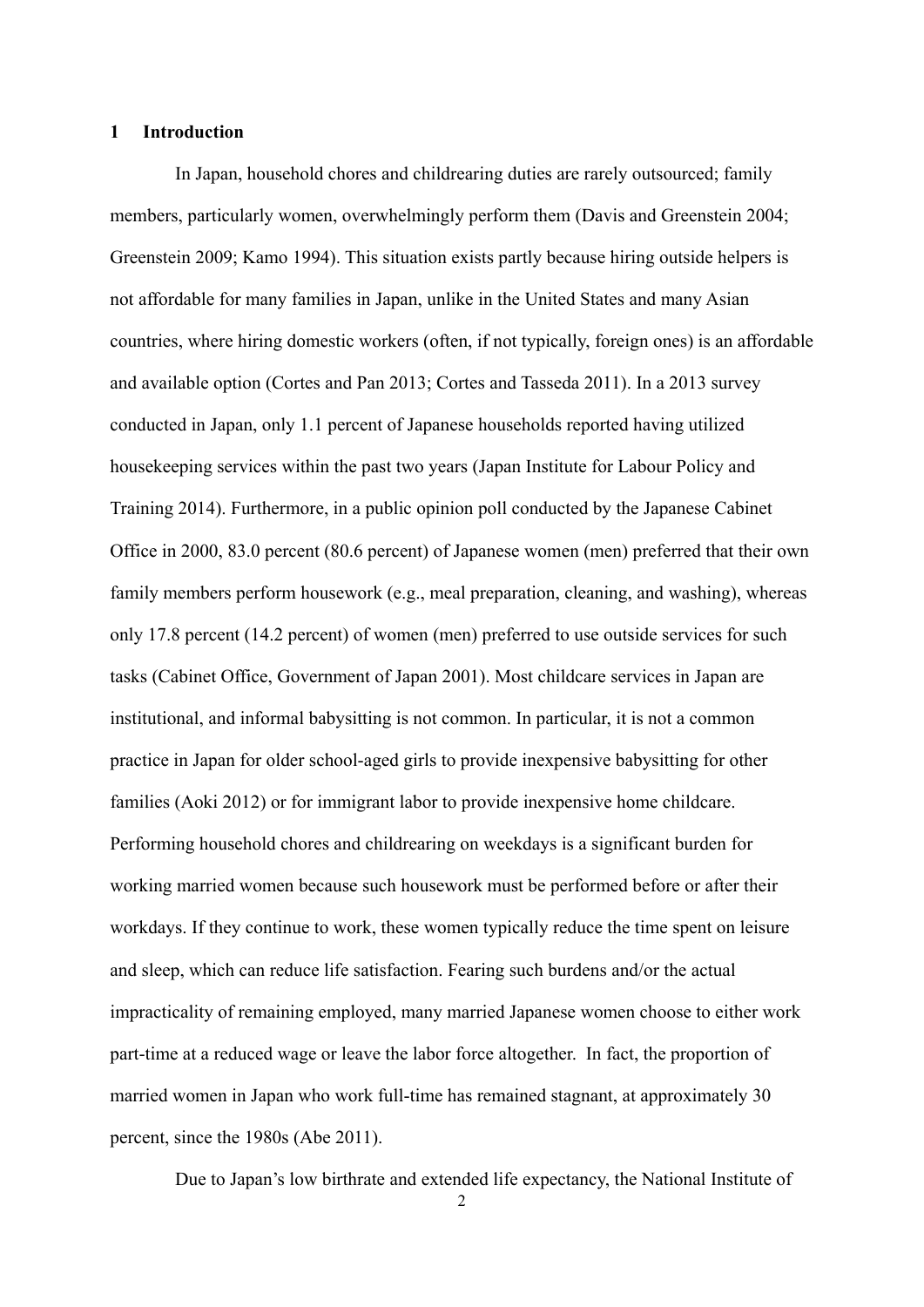Population and Social Security Research (2012) projects that the proportion of the Japanese population of working age (aged between 15 and 64 years) will decrease from its 2010 share of 63.8 percent to 49.7 percent, 50.7 percent, or 51.9 percent by 2060, depending on whether the projections for both fertility and mortality rates are low, medium, or high, respectively. These demographic projections indicate that the working age population will continue to decline. One of the most effective ways for Japan to mitigate the adverse effects of this demographic trend would be to increase the number of Japanese women participating in the labor market in addition to increasing the extent of each woman's participation.

Our paper thus examines how husbands can improve their wives' marital satisfaction and enable them to remain in or to enter the labor force. We focus on the nature of the support married men provide in performing household chores. Specifically, we examine whether the timing of housework performed by husbands—on weekdays or weekends—affects wives' satisfaction with their husbands. We distinguish between weekdays and weekends because the opportunity cost of not working in the market on weekdays will often be greater for husbands than for wives, as husbands' market wage tends to be higher than that of their wives. However, the opportunity cost of not working on weekends tends to be similar between husbands and wives, since work opportunities on weekends are similarly limited for both.<sup>1</sup>

Using the Japanese Longitudinal Survey on Employment and Fertility (LOSEF), we find that in dual-earner couples, spousal satisfaction for both husbands and wives is higher when the *other* spouse performs more housework on weekdays than they do. However, in couples with a nonworking wife, the wife's satisfaction with her husband is higher when he performs *less* housework on weekdays than she does. As a result, for single-earner couples, both husbands and wives are more satisfied with the other spouse if it is *the wife* who does the

<sup>&</sup>lt;sup>1</sup> Friedberg and Webb (2005) also apply the concept that the opportunity cost of leisure time (i.e., the substitution effect of wages) is smaller on weekends than it is on weekdays.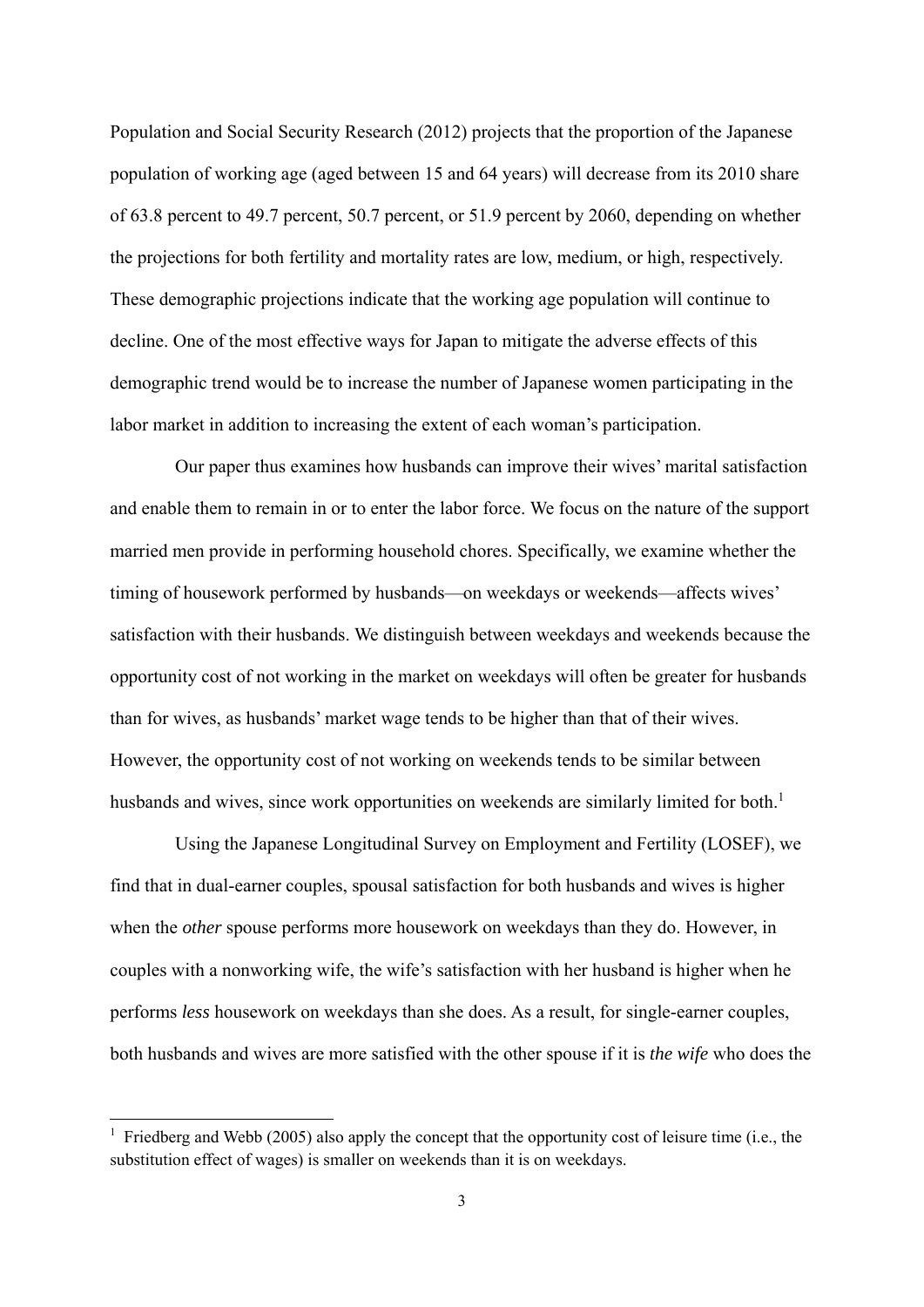greater share of housework on weekdays. If Japanese dual-earner couples, especially husbands, cannot spend more time on housework due to deep-rooted difficulty in reducing their long employment hours, $2$  other options should be explored. One possibility is liberalizing the traditionally restrictive immigration policies to provide affordable outside helpers to many families. This measure could ensure the well-being of Japanese families if it is implemented. Although these policies could allow more married women to remain in or enter the workforce, the current situation in Japan is a serious obstacle to implementation.

The rest of this paper proceeds as follows. Section 2 presents a model that examines the relationship between the distribution of household chores among husbands and wives and their satisfaction, and how it relates to marital satisfaction. Section 3 describes the LOSEF data. Section 4 discusses how housework is shared among married couples in Japan. Section 5 examines the relationship between the spouse's share of housework and the spousal satisfaction. The paper concludes with Section 6.

## **2 Theoretical Framework**

-

We apply Lundberg and Pollak's (1993) non-cooperating Cournot bargaining model over a public good (housework) between a husband and a wife. Lundberg and Pollak (1993) treat income as exogenous; however, we treat wage rate as exogenous to examine laborleisure choices.<sup>3</sup> We consider a nonunitary model in which the husband and wife are two

 $2$  Note that there may be cultural norms that restrict husbands in performing housework regardless of their comparative advantages relative to their wives. Based on this view, Kawaguchi and Lee (2015) provide an explanation as to why economically successful women tend to remain unmarried in East Asian countries. They show that recent "marriage immigration" (i.e., immigration of women from less developed countries in order to marry men in more developed countries) is accounted for by (i) advancements in women's socioeconomic status in the developed countries and (ii) insufficient adjustment to the cultural norms affecting the division of labor within a marriage, resulting in more women deciding to remain unmarried in order to avoid the additional burdens that marriage would entail.

 $3 \text{ In footnote 11 on page 996 of Lundberg and Pollack (1993), the authors indicate that the}$ modification from an exogenous income assumption to an exogenous wage-rate assumption is applicable.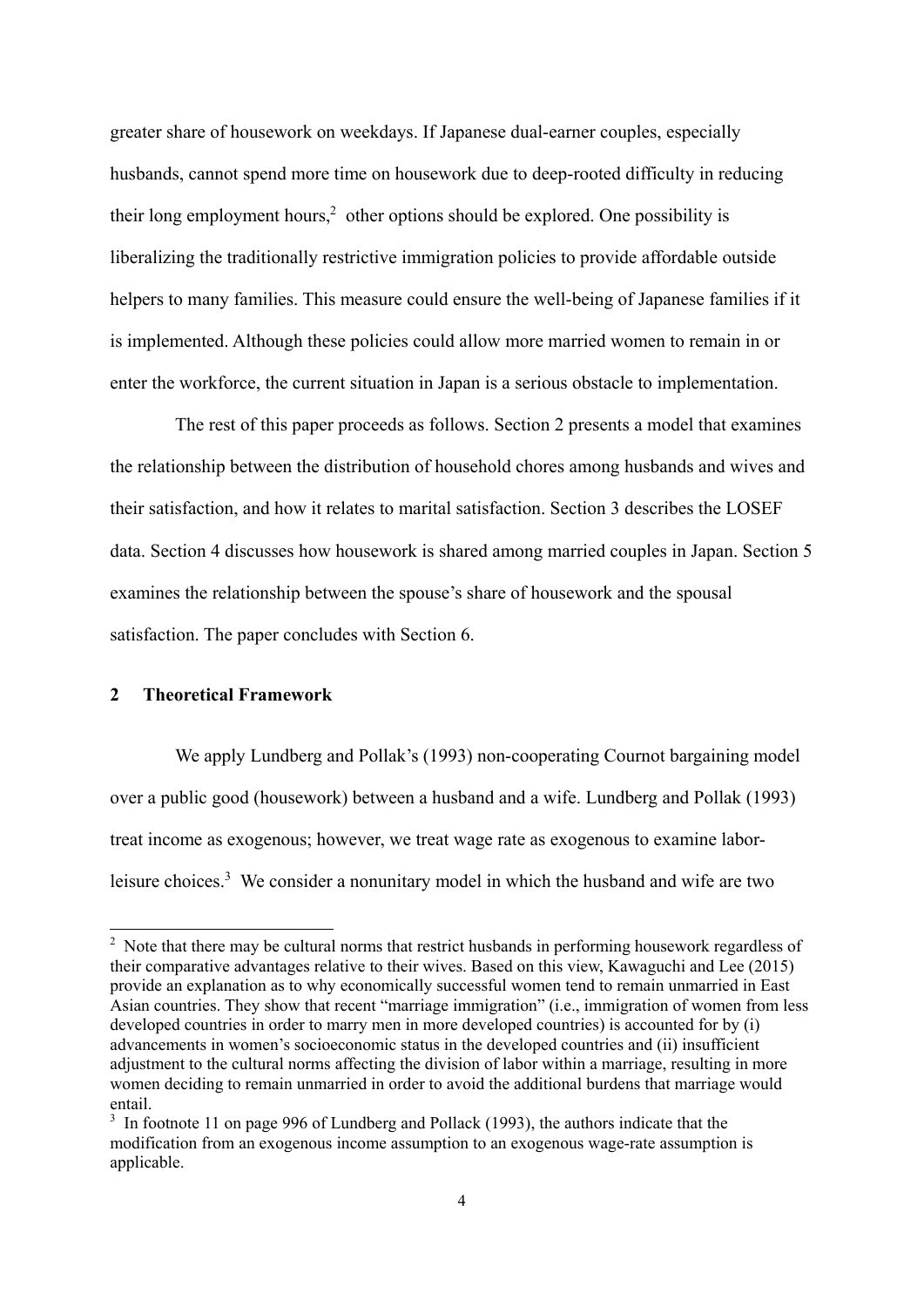decision-makers. We specify the utility of the husband  $(i = h)$  and the wife  $(i = w)$  as

$$
U_i = u(c_i, z_i) + v(q), \tag{1}
$$

where  $c_i$  is consumption of private goods,  $z_i$  is hours spent on leisure, and  $q$  is consumption of household chores.<sup>4</sup> We assume that household chores  $q$  are a single household public good and produced by multiplying time spent on it by a unit productivity multiplier (thus,  $q$  is equal to the hours spent on household chores). We assume that the wife specializes in providing household chores  $q$  and receives a money transfer of  $pq$  from the husband, where  $p$  is the transfer per hour (the price) for household chores.<sup>5</sup>

The husband's budget constraints are

$$
c_h \le w_h l_h - pq \tag{2}
$$

$$
l_h + z_h = 1 \tag{3}
$$

and the wife's budget constraints are

-

$$
c_w \le w_w l_w + pq \tag{4}
$$

$$
l_w + q + z_w = 1 \tag{5}
$$

where  $w_i$  is market hourly wage,  $l_i$  is hours of market work, and the total available time is normalized to unity. We assume that the husband's market hourly wage  $w_h$  is greater than or equal to the wife's market hourly wage  $w_w$  ( $w_w \leq w_h$ ).

The husband and wife act as though decisions are made in two periods. In the first period, when the husband and wife arrange the marriage contract, they do not know the actual values of the market wages  $(w_w, w_h)$ . We assume that the husband and wife make agreements that specify the minimum transfer per hour  $(p)$  from the husband to the wife, at which the wife provides the minimum hours of work for the household chores  $(q)$  via her reaction function ( $q(p)$ , as defined below) such that  $q = q(p)$ . In the second period, when the

<sup>&</sup>lt;sup>4</sup> We assume that the husband and the wife have identical utility functions.

<sup>&</sup>lt;sup>5</sup> Lundberg and Pollack (1993) assert that socially prescribed gender roles assign primary responsibility for some activities to the wife or the husband alone.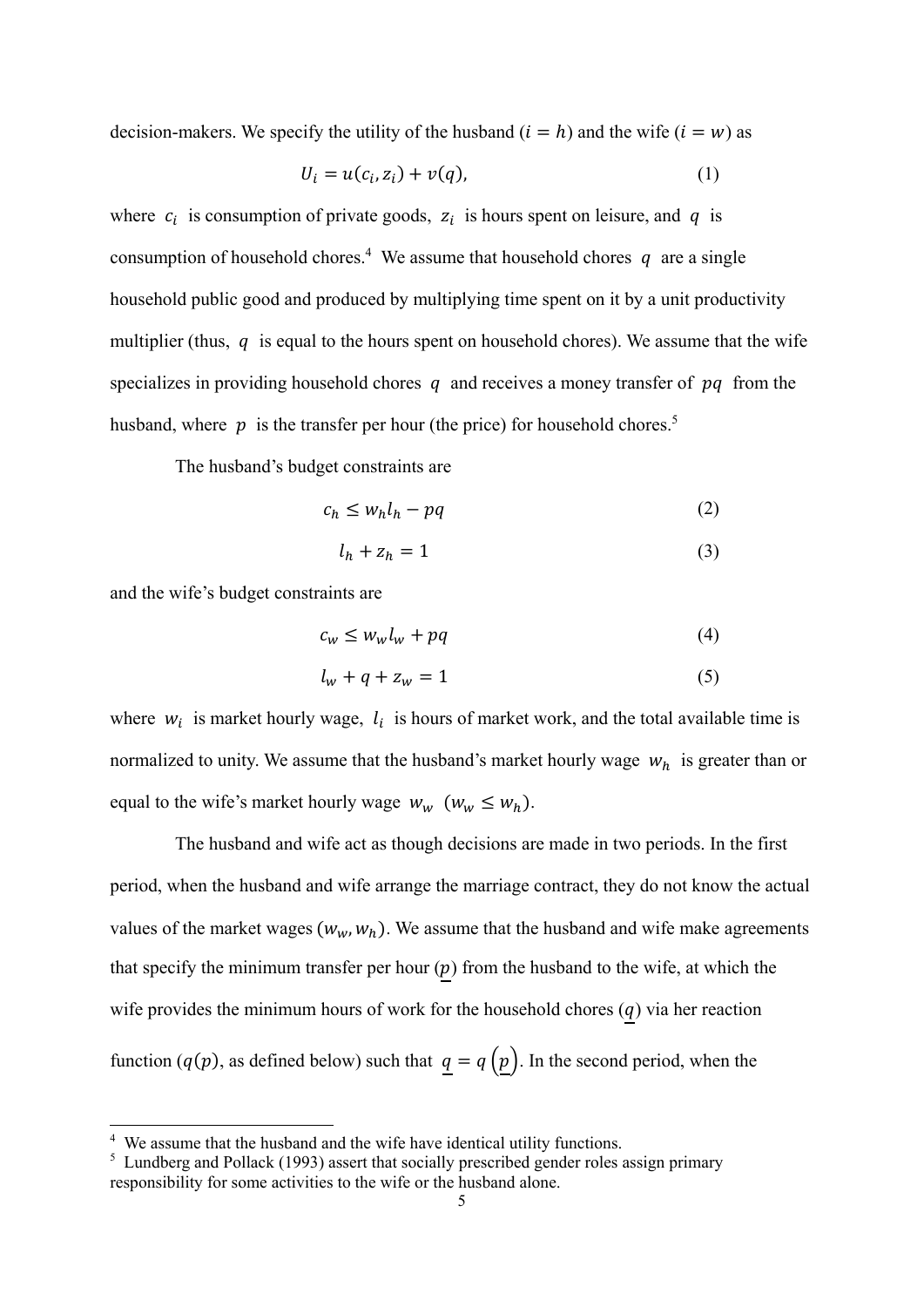husband's and wife's wages are realized, the husband may make a supplementary transfer per hour  $(p - p)$  to the wife to increase his consumption of household chores q. Therefore, in the second period, the husband chooses  $c_h$ ,  $l_h$ , and  $p$  to maximize Equation (1) with  $i = h$ subject to Equations (2) and (3), and the wife's reaction function  $q = q(p)$ . The wife takes the husband's transfer price p as given and chooses  $c_w$ ,  $l_w$ , and q to maximize Equation (1) with  $i = w$  subject to Equations (4) and (5). We obtain the reaction function  $q = q(p)$ , which is an increasing function by solving the wife's problem.<sup>6</sup>

As in Lundberg and Pollak (1993), it is shown that (1) if the hours of household chores satisfies  $q > q$ , the resulting equilibrium is efficient, and (2) if the realization of husband's and wife's wages ( $w_h$  and  $w_w$ ) is not sufficient to make the supplementary transfer, the resulting equilibrium is a corner solution ( $q = q$ ) that is not necessarily efficient.

The equilibria for the wife's time allocation and consumption decisions are illustrated in Figure 1, Panel A for  $p > p$  (and  $q > q$ ), and Panel B for  $p = p$  (and  $q = q$ ). When  $p > p$  (Figure 1, Panel A), the wife's budget line is line  $A - A' - A''$ . In this case, she receives  $p(> p)$  efficient price offer for housework from the husband and performs  $q(> q)$ efficient hours of housework.

When  $p = p$  (Figure 1, Panel B), the wife's budget line is line  $A - B - B'$ , and she receives  $p$  price offer for housework from the husband and performs  $q$  hours of housework. The wife is more satisfied when she and her husband provide  $q_w(< q)$  and  $q_h$  hours of housework, respectively, such that  $q_w + q_h > \underline{q}$ , compared to the case when only the wife performs  $q$  hours of housework. This is illustrated in Figure 1, Panel B as the wife's budget line  $A - C - A' - A''$  lies above the budget line  $A - B - B'$ , and yields the efficient time allocation and consumption of the budget line  $A - A' - A''$  (identical to line  $A - A' - A''$ 

<sup>&</sup>lt;sup>6</sup> By solving the wife's problem, we obtain the reaction function  $q(p) = v^{-1}[-(p -$ 

 $w_w u_c(c_w, z_w)$ , which is increasing in  $p - w_w$  (the price of the household chores relative to the wife's wage), where  $p - w_w < 0$ .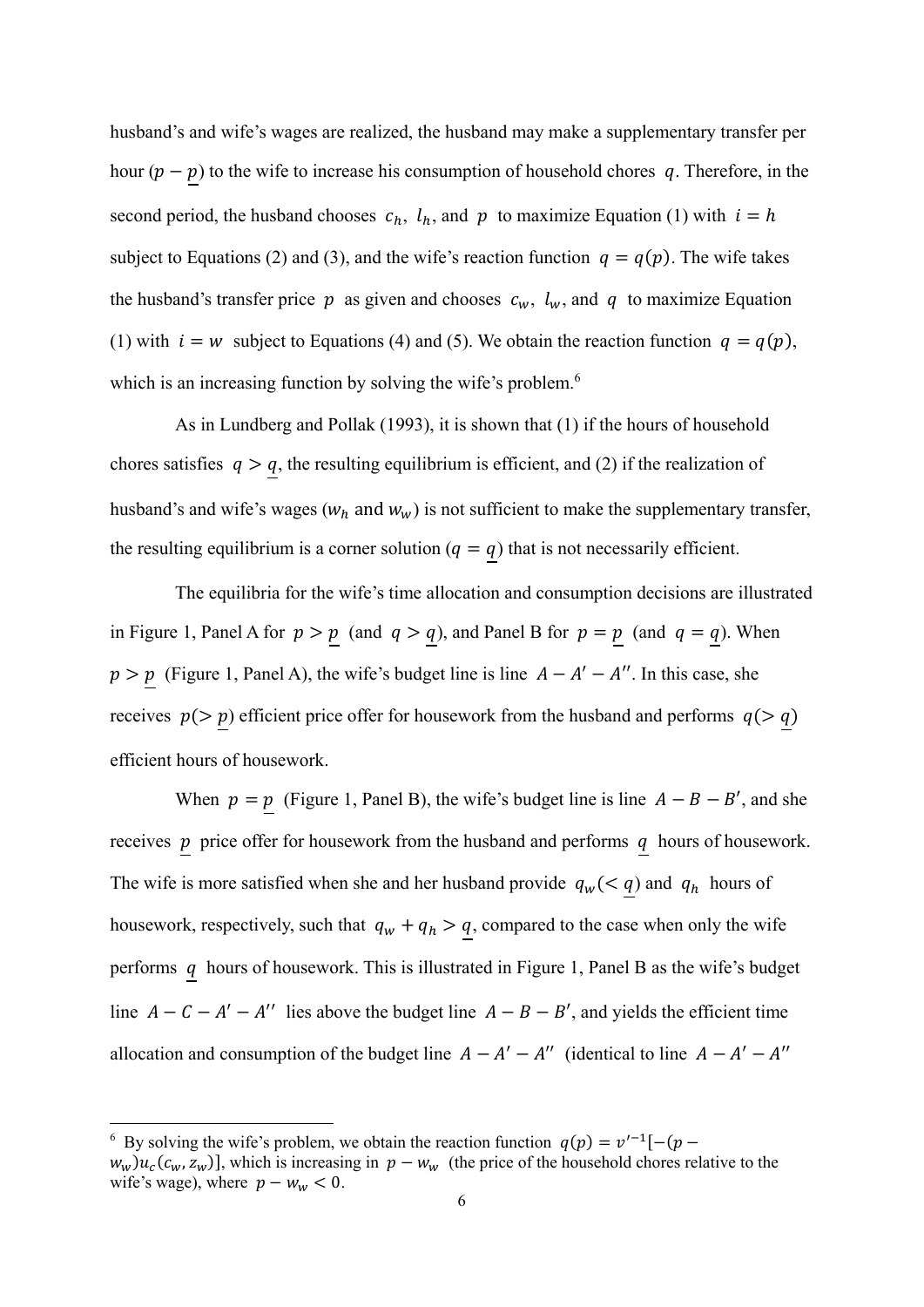in Figure 1, Panel A).

-

Consider a dual-earner family where the equilibrium price (transfer per hour) of household chores is sufficient for the wife to complete the efficient hours of housework for a family, as illustrated in Figure 1, Panel A. Then, efficient allocations of housework, leisure, and consumption are achieved. However, it is more realistic to consider a dual-earner family where the price of a wife's household chores is lower than the efficient price (so that  $p=p$ ), because Japan's prevalent cultural norms tolerate gender-discriminative household arrangements (Kawaguchi and Lee 2014). In this case, the efficient hours of household chores are not provided, as illustrated in Figure 1, Panel B.<sup>7</sup> However, if the husband provides household chores, the wife's utility increases, as indicated in the shift in budget line from line  $A - B - B'$  to line  $A - C - A' - A''$ . This situation is consistent with the time allocation on *weekdays* of working wives in Japan, as we find in the empirical analysis presented below that working wives are more satisfied with their husbands when the husbands provide more *weekday* housework.

For a single-earner family in which the husband is the earner, the wife's wage and labor supply are zero. As illustrated in Figure 1, Panel C, the efficient allocation of household chores is achieved.<sup>8</sup> Therefore, nonworking wives are satisfied when the husband specializes in market work. This situation is consistent with the *weekday* time allocation of nonworking wives in Japan, as we find in the empirical analysis that nonworking wives are less satisfied with their husbands when the husbands provide more housework on weekdays.

 $7$  First, Okumura (2006) demonstrates non-cooperative bargaining models to determine the prices of commodities when individual productivity is private information. This model can be used to determine the inefficient prices of household chores in future work. Second, Footnote 6 demonstrates that the wife's response function increases in  $p - w_w$ . Therefore, the increase in the wife's market wages ( $w_w$ ) partially causes an under-provision of household chores.

<sup>&</sup>lt;sup>8</sup> When the husband transfers a price of  $p$  for housework to the working wife with market wage  $w_w$ (> p), she performs only q hours of housework. However, with the same amount of transfer, the nonworking wife may perform  $\alpha$  efficient hours of housework.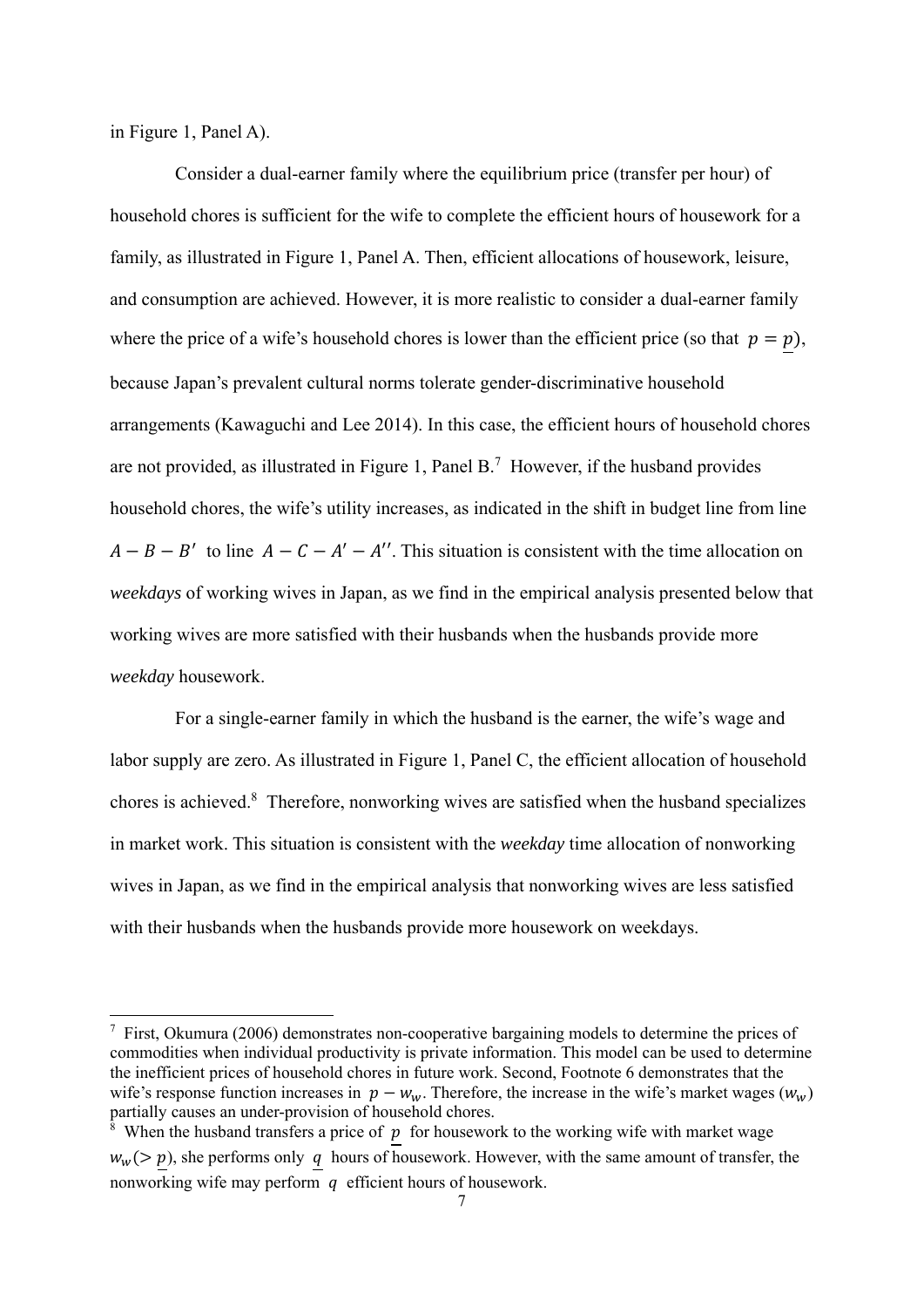## **3 Data**

-

We use the 2012 and 2014 waves of the Japanese Longitudinal Survey on Employment and Fertility (LOSEF). The LOSEF is administered as a project of the Economic Analysis of Intergenerational Issues, which is funded through a Grant-in-Aid for Specially Promoted Research from the Japanese Ministry of Education, Culture, Sports, Science and Technology. With assistance from Intage, Inc., the first wave of the survey was administered in 2012, and the second wave in 2014. The survey targeted men and women between 20 and 50 years of age living in Japan in 2012. The survey respondents, who were publicly recruited by Intage, Inc., were randomly stratified based on (i) age, gender, and regional information from the 2010 Census, and (ii) the employment to nonemployment ratio from the 2007 Employment Status Survey. The total sample consists of 7,114 respondents, of which 2,203 are married women and 1,980 are married men in the first wave of the sample.

Among the wide range of questions asked of the LOSEF respondents, the questions that are relevant to this study concern (1) satisfaction with their spouse and (2) the share of housework performed by the respondents and their spouse on weekdays and weekends. Regarding the former, LOSEF specifically asks, "How satisfied are you with your spouse? Please answer by using the following scale from one to six: one being '*completely unhappy*' and six being '*completely happy*.'"9 Regarding the latter, LOSEF specifically asks the respondents, "In your current household, approximately what percentage of household chores (e.g., child care, cooking, cleaning, and yard work) are taken on by: (i) yourself, (ii) your spouse/partner, and (iii) other family/household member(s). Percentages should sum to 100."

<sup>&</sup>lt;sup>9</sup> We check the validity of the marital satisfaction variable, by examining whether the marital satisfaction in 2012 differed between those who remain married and those who were divorced or separated between 2012 and 2014. Of 3,556 individuals who were married in 2012, 42 were divorced between 2012 and 2014, and 12 were separated between the same period. Though few people had changed marital status, the average degree of spousal satisfaction in 2012 for those who continued to be married was 4.459 but was 3.256 for those divorced and 3.000 for those separated. Therefore, spousal satisfaction was lower for those who were divorced or separated between 2012 and 2014, implying that the marital satisfaction variable is a reliable measure of happiness with the spouse.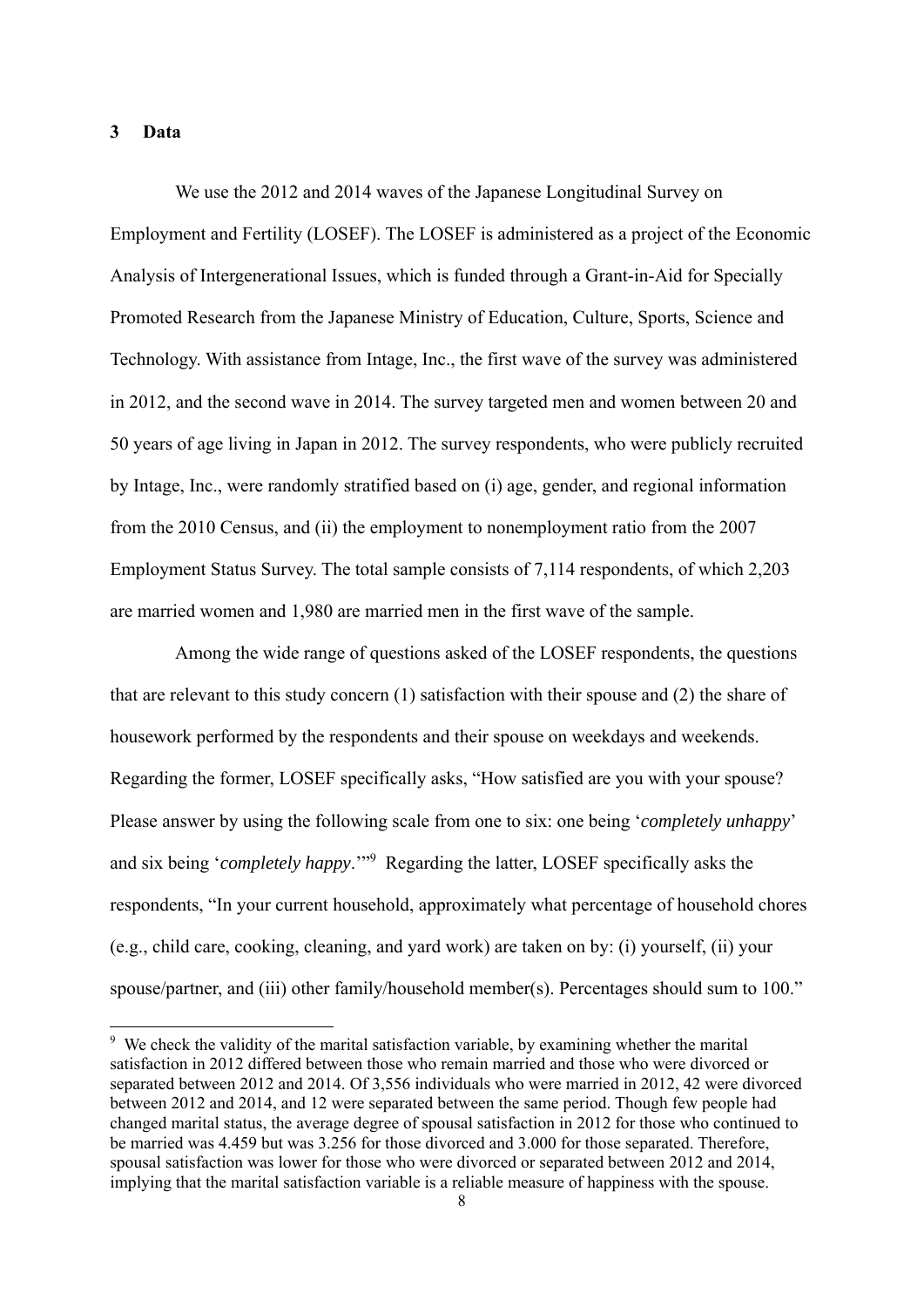This questionnaire is adapted from Goldin and Katz's (2008) questionnaire but asks the respondents to provide separate answers to this question for weekdays and weekends. In Japan, the other family members mentioned by married women include children more often than respondents' parents/stepparents and/or respondents' siblings because 85.1 percent of married women in the LOSEF sample live with their children, whereas only 14.7 percent of married women live with their parents/stepparents and/or their siblings. The rarity of outsourcing housework in Japan is shown by the fact that only 0.78 percent of the LOSEF sample reports using housecleaning services more than once a year.

It is important to ask whether we get different results when asking respondents to report *percentages* of housework performed (i.e., the respective shares of each spouse)*,* as LOSEF does, and when asking respondents to report the amount of housework performed *in minutes*, as the usual time-use surveys do. We examine this issue by comparing LOSEF data to data obtained in the Japanese Panel Survey on Consumers (JPSC), a time-use survey which asks each wife to report the amount of housework in *minutes* that she and her husband performed (along with many other daily activities). According to Ueda (2005), wives in the JPSC report that they perform 462.1 minutes of housework per weekday on average, while husbands report that they perform 37.1 minutes of housework per weekday on average. Thus, the husband's percentage share of housework on weekdays *as reported by his wife* is 8.0 percent. In LOSEF, which directly asked about the percentage share of housework performed, the husband's share of housework on weekdays *as reported by his wife* is 9.3 percent, which is close to the percentage derived from the JPSC. We therefore see that similar percentages are obtained (i) when asking directly for the *percentage* shares of housework and (ii) when the percentages are derived instead from the number of *minutes* that wives report for their own and their husband's performance of housework. Reporting "shares" of housework (by percentages) thus appears to be as effective a method of asking how wives and husbands divide their housework as the time-use survey.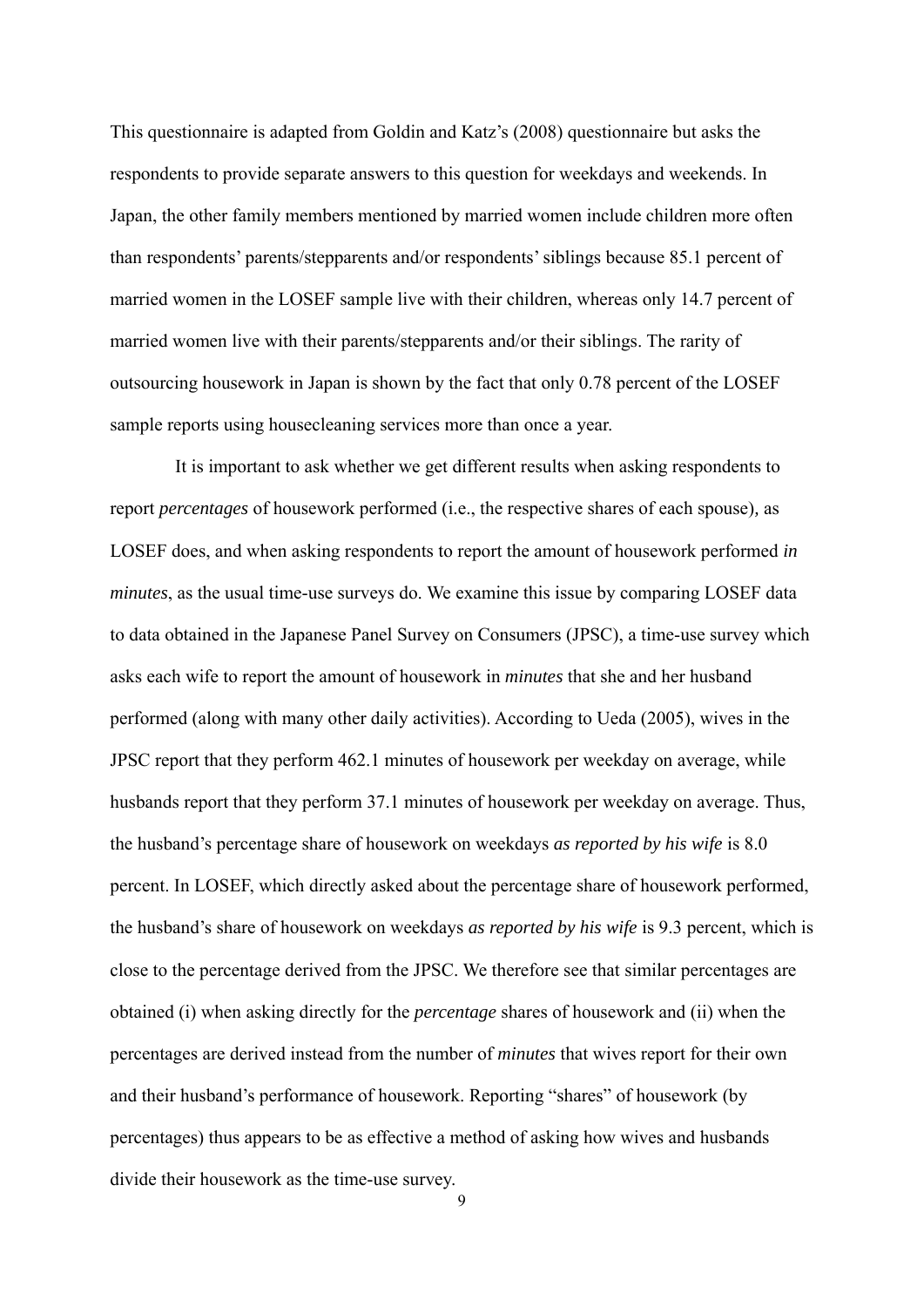However, in surveys using the recall method, which include both the JPSC and the LOSEF, each spouse's report of the other spouse's share may differ from the latter's selfreport of their own housework share.<sup>10</sup> In the LOSEF, husbands report that they perform 14.9 percent of the weekday housework, but this is 5.7 percent higher than what their wives report for the husbands' share of the weekday housework. (Note that, because the JPSC surveys only women, it lacks information about housework as reported by husbands.) Therefore, the recall method (which differs from the time-diary method, for which respondents keep a record of the time spent on activities) may under- or overestimate the amount of housework performed by the respondents' spouses.<sup>11</sup> Therefore, in the following regression analysis (specifically, Table 2, which presents estimation results that combine the sample of both husbands and wives), we include a dummy for whether the wife reported the share of housework for herself and for her husband.

# **4 How is Housework Shared Among Married Couples in Japan?**

-

We begin by examining the percentage shares of housework performed by husbands, wives, and other family members, according to the wives' employment status (nonworking, part-time work, and full-time work). The shares of housework were measured separately for weekdays and weekends. Table 1 reports the summary statistics of these variables by the wives' employment status. Full-time refers to 35 or more hours of work per week, whereas

 $10$  Stratton (2012) finds that the more husbands report disliking housework (which includes cleaning, laundry, ironing, and food shopping), the less time they report spending on housework and the more time their wives report spending on housework.

<sup>&</sup>lt;sup>11</sup> According to Ueda (2005), the Japanese Survey on Time Use and Leisure Activities (STU)—a time-diary survey—reports that, on average, a Japanese husband performs 11.2 minutes of housework per weekday, while a Japanese wife performs, on average, 324.5 minutes of housework per weekday; thus, these data indicate that the husband's share of the housework on weekdays is 3.5 percent, a smaller percentage than obtained using the recall method, such as the JPSC and LOSEF. However, a time-diary survey, such as the STU, has two inherent disadvantages: (1) short-duration activities (less than 15 minutes) are not recorded, and (2) secondary activities (i.e., those performed when a person is engaged in more than one activity at a time) are not recorded (Ueda 2005). The former disadvantage in particular could be a problem in capturing the amount of housework performed by husbands, because many Japanese husbands may not ever, or often, perform 15 continuous minutes of housework.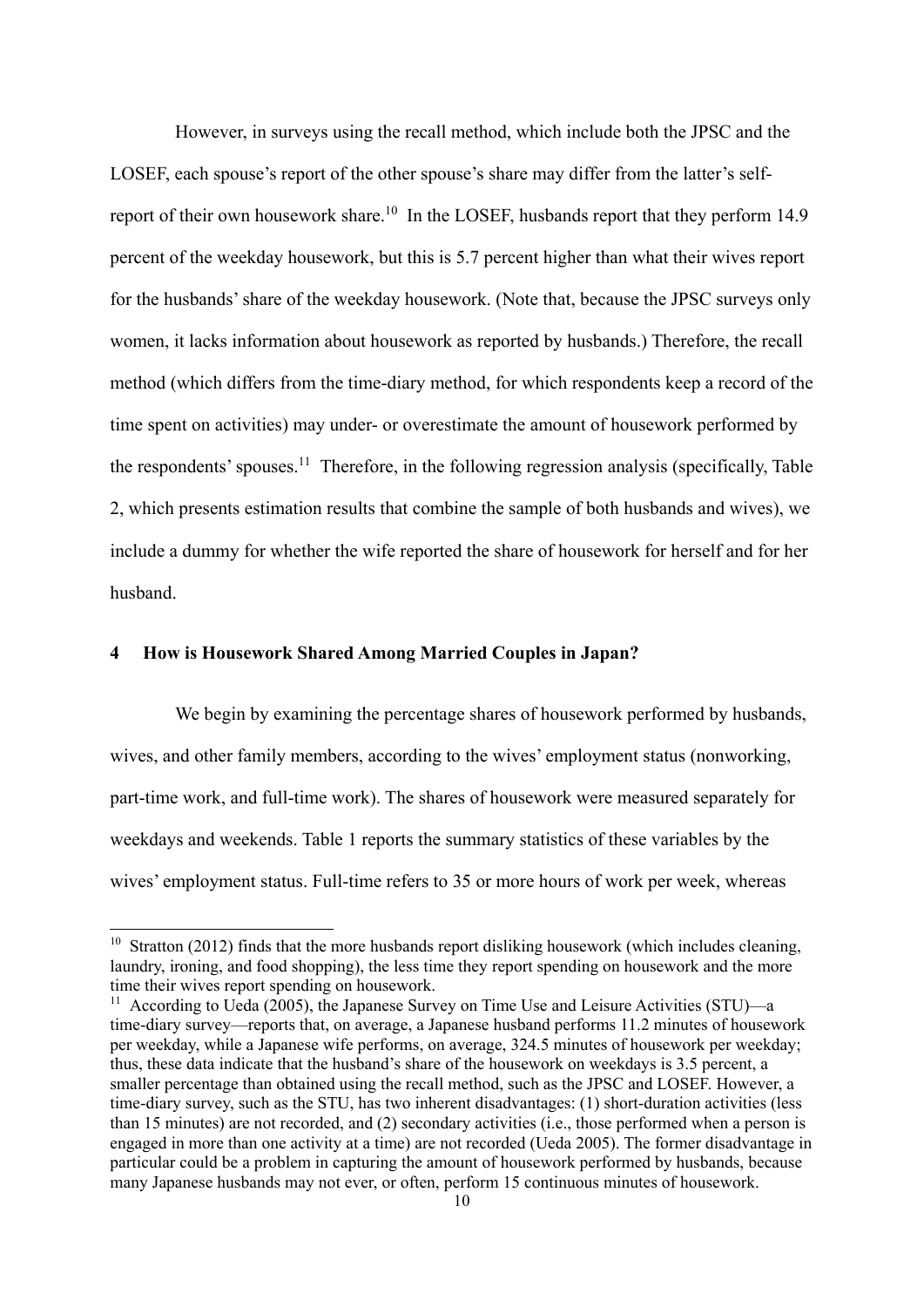part-time refers to fewer than 35 hours of work per week.

In Table 1, the weekday share of the housework is 88.1 percent for nonworking wives, which is the largest percentage of housework among the wives, whereas the husbands of these nonworking wives perform only 8.5 percent of the housework. Wives who work parttime perform 86.4 percent of the housework, and their husbands perform 8.8 percent. Wives who work full-time perform 72.0 percent of the housework, and their husbands perform 21.0 percent. The weekday share of housework performed by wives who do not work and by wives who work part-time is overwhelmingly large. For wives who work full-time, their husbands' weekday share of housework is more than twice as large as that of husbands with part-time working or nonworking wives, although it remains less than one-fourth the amount of housework performed by their wives.

In contrast, the weekend share of housework for nonworking wives is 75.8 percent, whereas their husbands' share is 20.5 percent. Wives who work part-time perform 76.9 percent of the weekend housework, and their husbands 18.3 percent. Wives who work fulltime perform 67.8 percent of weekend housework, and their husbands 21.6 percent. Even though the husband's share of housework on weekend is significantly larger than on weekdays, the distribution of housework between wives and husbands on weekends remains quite unequal. This result is consistent with (i) Foster and Kreisler (2012), who find that U.S. husbands did more housework on weekends than on weekdays but that the proportion of housework performed by husbands was much smaller than that performed by wives; and (ii) Stancanelli and Stratton (2014), who find that although husbands in the U.K. and France report spending less time on housework than their wives, husbands spend more time on housework on weekends than on weekdays.<sup>12</sup>

<sup>&</sup>lt;sup>12</sup> Hook and Wolfe (2012) also find that husbands in the U.S., Germany, Norway, and the U.K. performed a greater share of childcare (one particular category of housework) on weekends than on weekdays.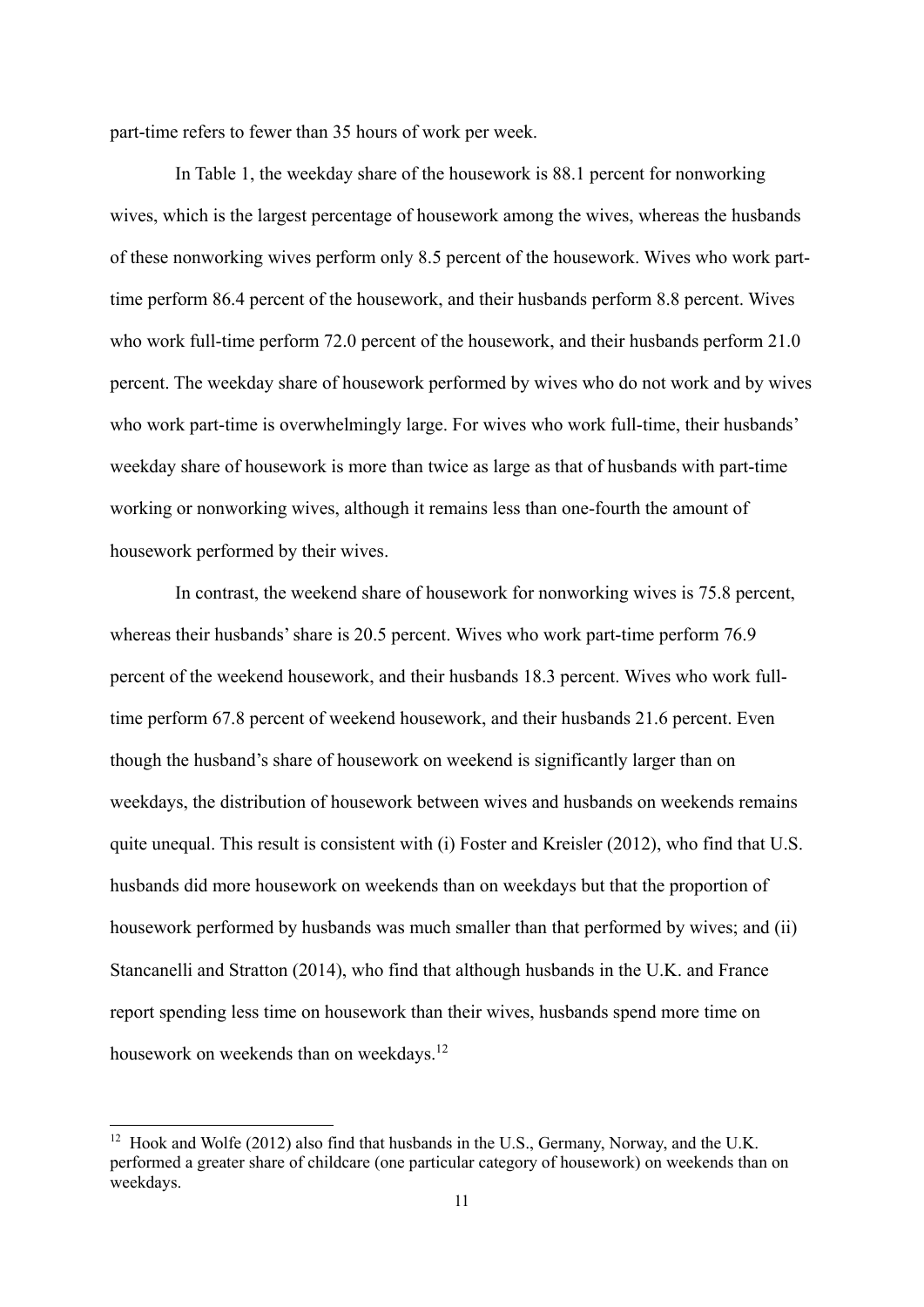The share of housework performed by other family members is nearly the same on weekdays and weekends, ranging from 3 percent to 6 percent. The share of housework performed by other family members is highest for wives who work full-time, but even this is only one-third of the housework performed by husbands. It is therefore clear that other family members do not perform substantial housework in Japanese families.

Next, we estimate the effect of personal and family characteristics on the wives' and husbands' shares of housework on weekdays and weekends. The independent variables included in the regression equations are: marriage length; wife's age, education, employment status, and labor income; husband's age, education, work status (not working and working more than 60 hours per week), and labor income; and number of children in the household (preschool, elementary school, junior/senior high school, and children aged 19 and older).<sup>13</sup> The estimation results are reported in Table 2: column 1 reports the wives' weekday share of housework as the dependent variable; column 2 reports the wives' weekend share of housework; column 3 reports the husbands' weekday share of housework; and column 4 reports the husbands' weekend share of housework.

For households in which husbands work 60 or more hours per week, the husbands' share of housework decreases by 3.453 percentage points on weekdays and by 3.996 percentage points on weekends, whereas their wives' share of housework increases by 3.776 percentage points on weekdays and by 4.216 percentage points on weekends. Not surprisingly, when husbands work long hours, their share of housework decreases and the wives' share increases—on both weekdays and weekends.

When the husbands' labor income is larger by ten percent, the husbands' weekday share of housework decreases by 24.0 percentage points and their wives' weekday share of

 $13$  Other variables include an indicator for whether the family has a mortgage, the amount of any monthly mortgage payment, the total family assets, their place of residence, and the survey year (these estimates not reported in Table 2).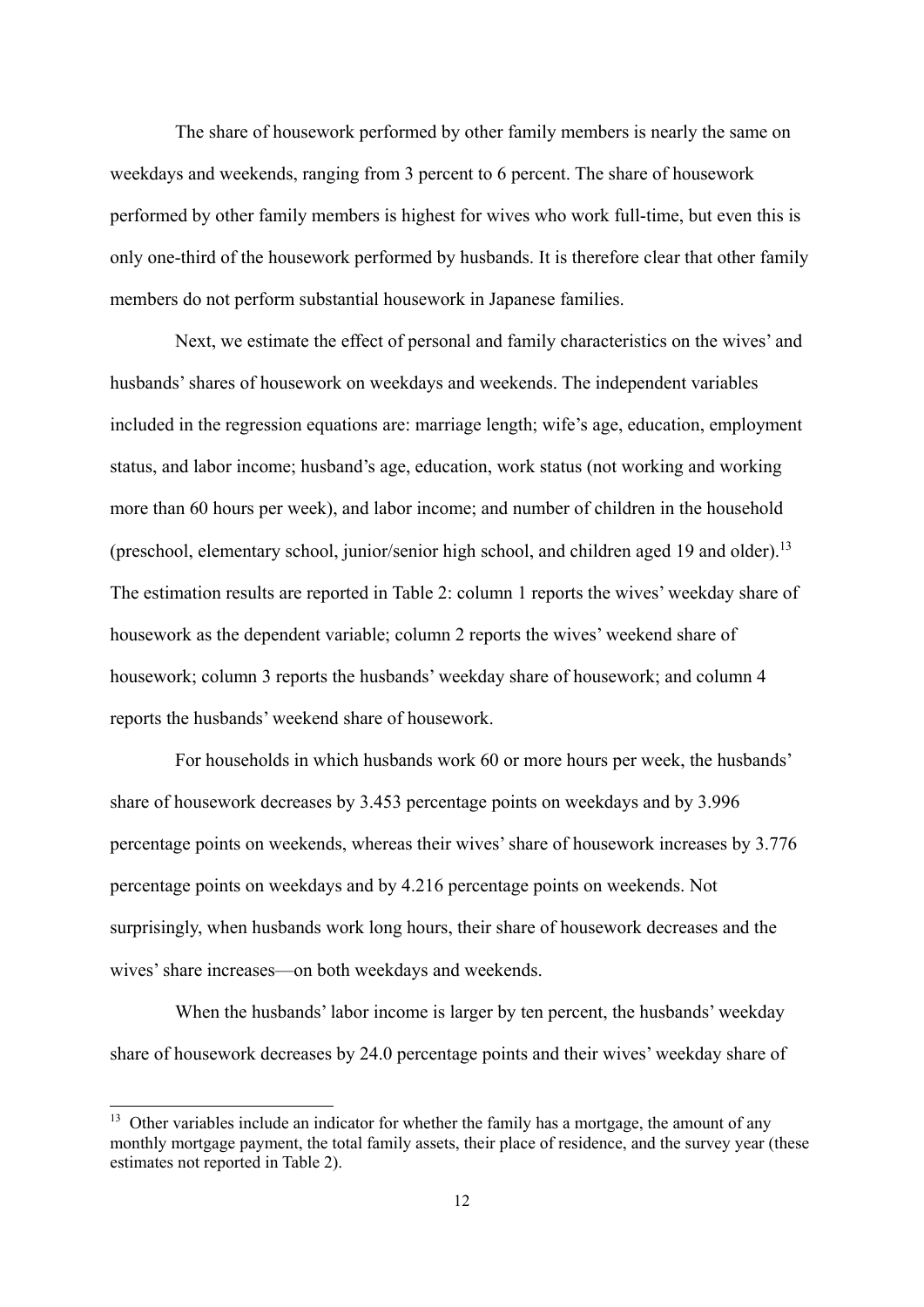housework increases by 37.4 percentage points. However, there are no significant changes in spouses' shares of *weekend* housework. Therefore, wives with higher-earning husbands perform a greater share of housework on weekdays but not on weekends.14

When wives' labor income is larger by ten percent, their share of housework decreases by 22.7 percentage points on weekdays and by 16.4 percentage points on weekends, and their husbands' share of housework increases by 17.0 percentage points on weekdays and by 14.6 percentage points on weekends. Wives' paid work can contribute to their empowerment at home on both weekdays and weekends, which is consistent with family bargaining models (Lundberg et al. 1997; Manser and Brown 1980).<sup>15</sup>

To examine the changes in the shares of housework between 2012 and 2014 by changes in wives' employment status, we estimate a first-difference model and include indicator variables for changes in the wives' employment status between 2012 and 2014.16 The estimation results are displayed in Table 3. When wives shift from not working in 2012 to working full-time in 2014, their weekday share of housework decreases by 5.918 percentage points and their husbands' weekday share of housework increases by 5.394 percentage points. However, there are no changes in the wives' and the husbands' weekend share of housework. When wives transition from working part-time in 2012 to working full-time in 2014, their husbands' share of housework increases by 4.487 percentage points on weekdays and by 4.340 percentage points on weekends, while the wives' share of housework on both weekdays and weekends declines (although not significantly). Because the husbands' share of housework predictably increases when wives move to full-time work, this transition can be

<sup>&</sup>lt;sup>14</sup> This result is similar to Yeung et al. (2001) who utilizes the U.S. Panel Study of Income Dynamics and find that husbands' earnings have a negative relationship with the time they spent with children on weekdays but not on weekends.

<sup>&</sup>lt;sup>15</sup> Spouses' decisions on how time for housework is allocated have also been studied by Bloemen and Stancanelli (2008), Kimmel and Connelly (2007), Connelly and Kimmel (2009), Ueda (2009), Bloemen et al. (2010), and Bredtmann (2014).

<sup>&</sup>lt;sup>16</sup> Note that fixed unobserved individual heterogeneity is controlled for by using the first-differenced approach.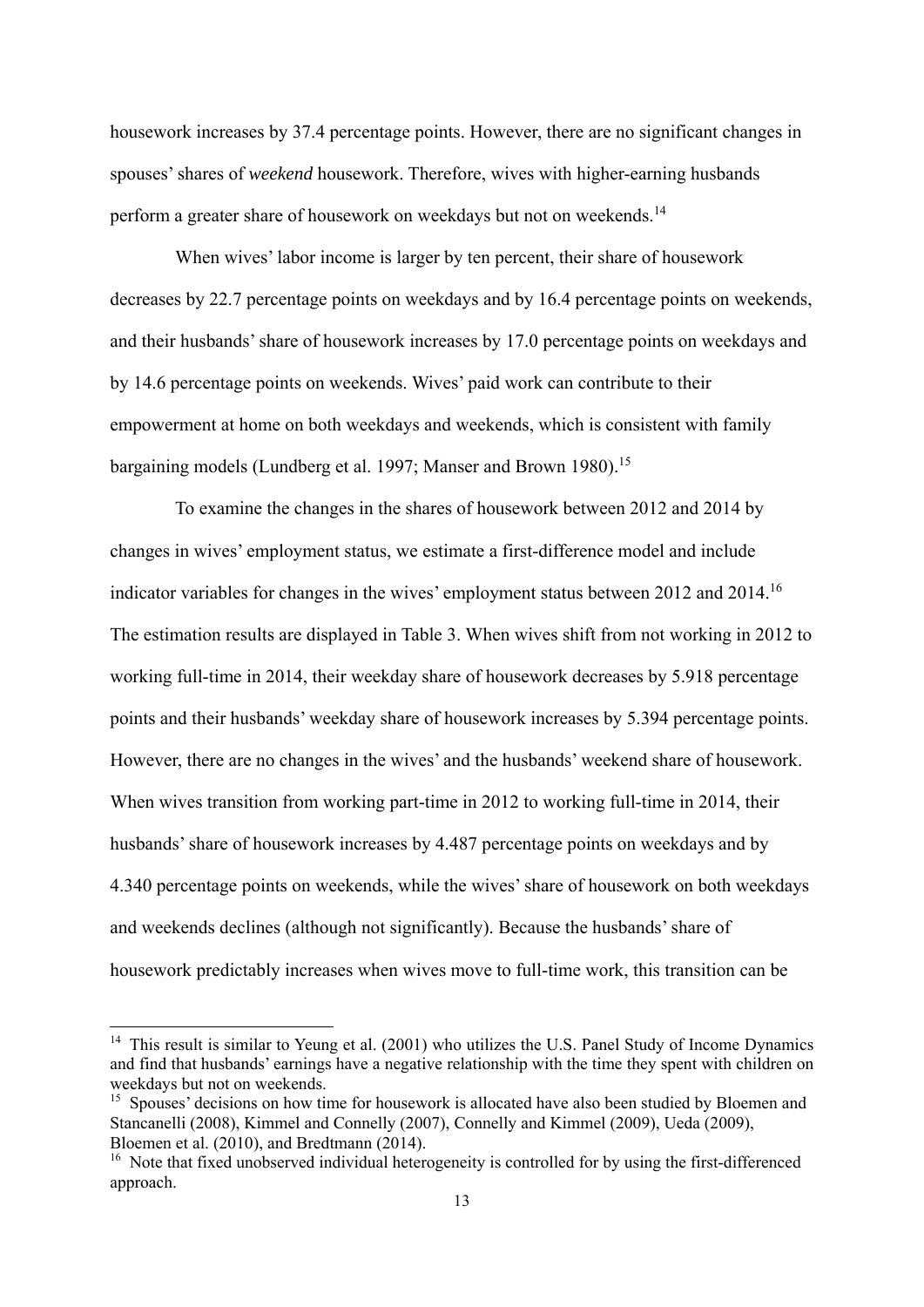maintained only for those wives whose husbands are both willing and able to increase their share of housework accordingly. Therefore, husbands reduce their own work hours or leisure time to perform more housework (in lieu of their wives).

Meanwhile, when wives transition from working full-time in 2012 to not working in 2014, their weekday share of housework increases by 12.18 percentage points, and their husbands' weekday share of housework decreases by 11.43 percentage points. There are no changes to the wives' and husbands' weekend shares of housework. When wives move from working full-time in 2012 to working part-time in 2014, their weekday share of housework increases by 4.269 percentage points, while their husbands' weekday share of the housework decreases (although not significantly) by 3.306 percentage points. Therefore, a married woman's reduced participation in the workforce is associated with an increase in her weekday share of housework and a decrease in her husband's weekday share of housework. After wives reduce their work hours (to part-time or zero), their share of the housework increases and their husbands' share decreases; this suggests that spending less time at work does not necessarily translate into a substantial gain in leisure time for these women.

## **5 When are Wives More Satisfied with their Husbands?**

We next examine the relationship between the husbands' share of housework on both weekdays and weekends and wives' satisfaction with their husbands. Table 5 displays the means of the spouses' shares of housework on weekdays and weekends, by satisfaction with their spouse. For wives who report higher satisfaction with their husbands, the husbands' average share of housework is higher, regardless of the wives' employment status. When we compare "*completely happy*" wives and "*completely unhappy*" wives, the share of housework performed by the husbands of the former group is more than double that performed by the husbands of the latter group. For example, for wives working full-time, their husbands' weekday share of housework is 6.99 percent for "*completely unhappy* =1" wives but 22.1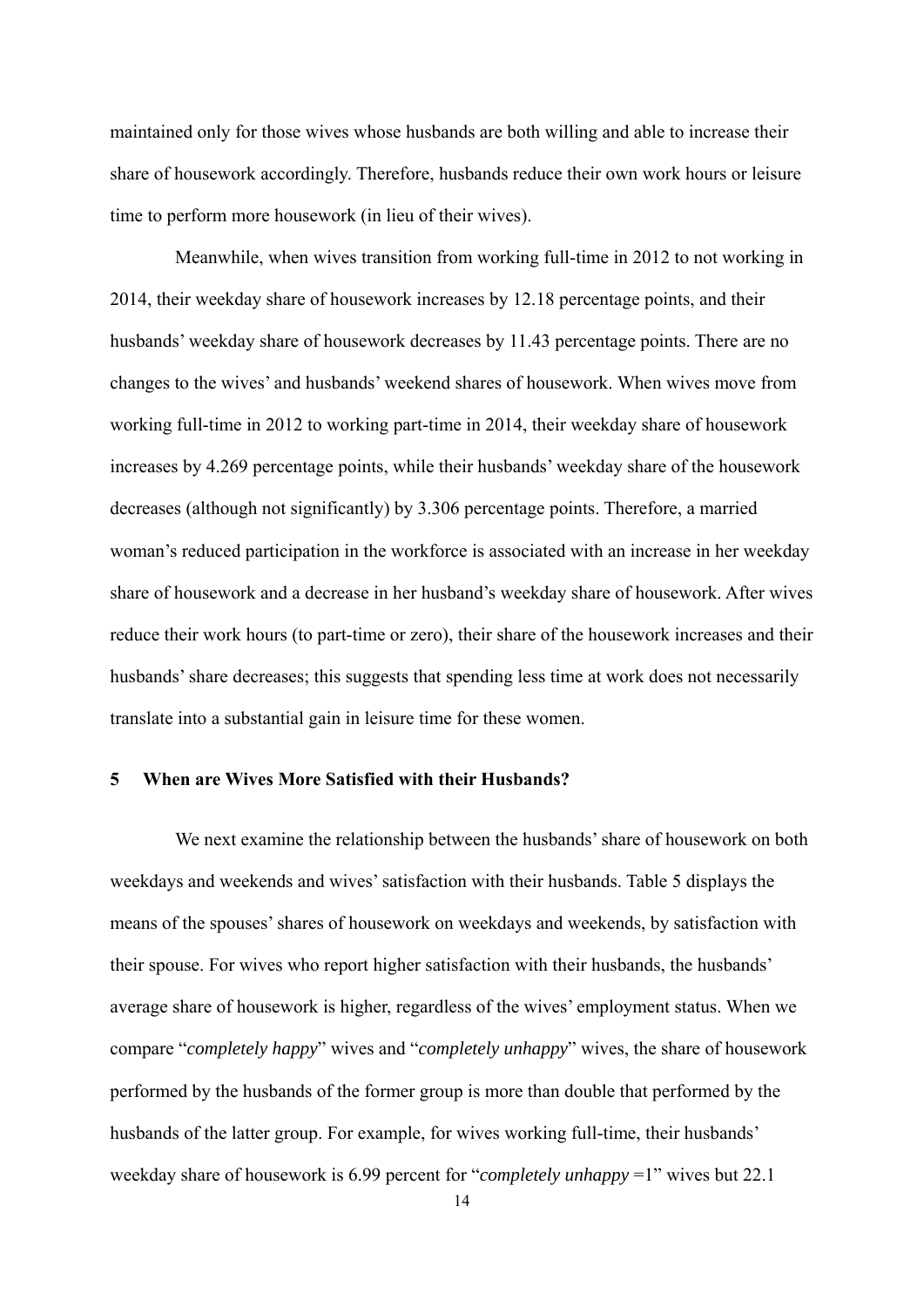percent for "*completely happy* =6" wives, representing a three-fold difference. Therefore, the extent of the husbands' participation in housework is positively related to their wives' satisfaction. In contrast, as the husbands' satisfaction with their wives increases, the wives' average share of housework peaks around 85 percent on weekdays and around 73 percent on weekends for both nonworking and part-time working wives. For full-time working wives, as their husbands' spousal satisfaction increases, the wives' average weekday and weekend share of housework peaks around 65 percent. Therefore, the wives' satisfaction with their husbands appears to be strongly related to the spouses' share of housework, but this relationship is not as strong for the husbands' satisfaction with their wives.

Next, we estimate the effect of the spouses' shares of housework on weekdays and weekends on satisfaction with their spouse by utilizing the satisfaction model presented in Usui (2008). Let the utility individual *i* receives from marriage at time *t* be  $U_{it}$ , and the rate of satisfaction with the spouse be  $S_{it}$ . We approximate the utility as  $S_{it} = bU_{it}$  where  $b > 0$ . By substituting the equation of utility into the equation of satisfaction, we can estimate up to scale the preference parameters on the equation of utility. Since the rate of satisfaction with the spouse is indexed on a scale from one to six, we estimate the satisfaction model by ordered probit. The independent variables are the spouse's and other family members' shares of housework on weekdays and weekends, and the control variables used in Table 2. Table 5, column 1 presents the ordered probit estimates for the sample of nonworking wives; column 2 for the sample of part-time working wives; column 3 for the sample of full-time working wives; and column 4 for the sample of husbands. We also estimate the average marginal probability effects of the spousal share of housework on weekdays and weekends on satisfaction with the spouse in Table 6 for the corresponding samples in columns 1 to 4.

For part- and full-time working wives, their husbands' *weekday* share of housework is positively related to their satisfaction with their husbands (Table 5, columns 2 and 3). Similarly, the wives' *weekday* share of housework is positively related to the husbands'

15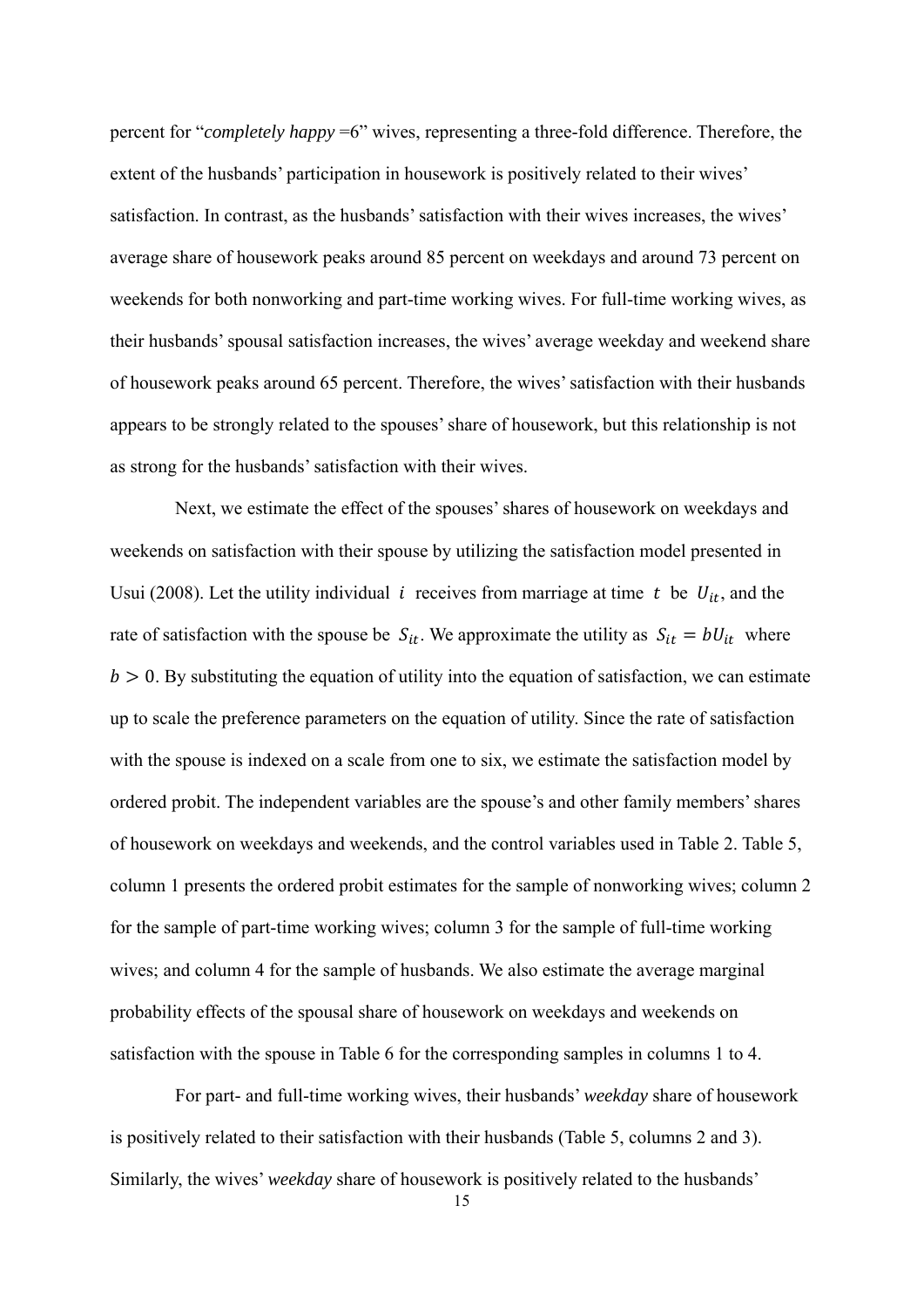satisfaction with their wives (Table 5, column 4). Therefore, the more housework their spouse performs on *weekdays*, the greater the spousal satisfaction experienced by both husbands and working wives. In particular, given an increase in the husband's *weekday* share of housework from 0 to 100 percent, the probability of being "*completely happy* =6" increases by 14.1 percent for part-time working wives and 21.7 percent for full-time working wives (Table 6). Similarly, given an increase in the husband's *weekday* share of housework from 0 to 100 percent, the probability of being "*completely unhappy* =1" decreases by 5.4 percent for parttime working wives and 7.5 percent for full-time working wives. In the meantime, given an increase in the wife's *weekday* share of housework from 0 to 100 percent, the probability of being "*completely happy* =6" husbands increases by 8.5 percent, while the probability of being "*completely unhappy* =1" husbands decreases by 1.0 percent. Therefore, the marginal probability effects of the spousal *weekday* share of housework on satisfaction with the spouse are larger for the wives' satisfaction than for the husbands' satisfaction. In dual-earner families, wives are more satisfied with the spouse than are their husbands when the spouse does a larger share of housework.

For nonworking wives, their husbands' *weekday* share of the housework is negatively related to the wives' satisfaction with their husbands (Table 5, column 1). Specifically, the increase in the husband's *weekday* share of housework from 0 to 100 percent is associated with being 20.9 percent less likely to be "*completely happy* =6" wives, and 3.9 percent more likely to be "*completely unhappy* =1" wives (Table 6). By contrast, the wives' *weekday* share of housework is positively related to the husbands' satisfaction with their wives (Table 5, column 4). Specifically, the increase in the wife's *weekday* share of housework is associated with being 21.7 percent more likely to be "*completely happy* =6" husbands and 7.5 percent less likely to be "*completely unhappy* =1" husbands.

Regardless of the wives' employment status, the husbands' *weekend* share of housework is positively related to the wives' satisfaction with their husbands (Table 5, column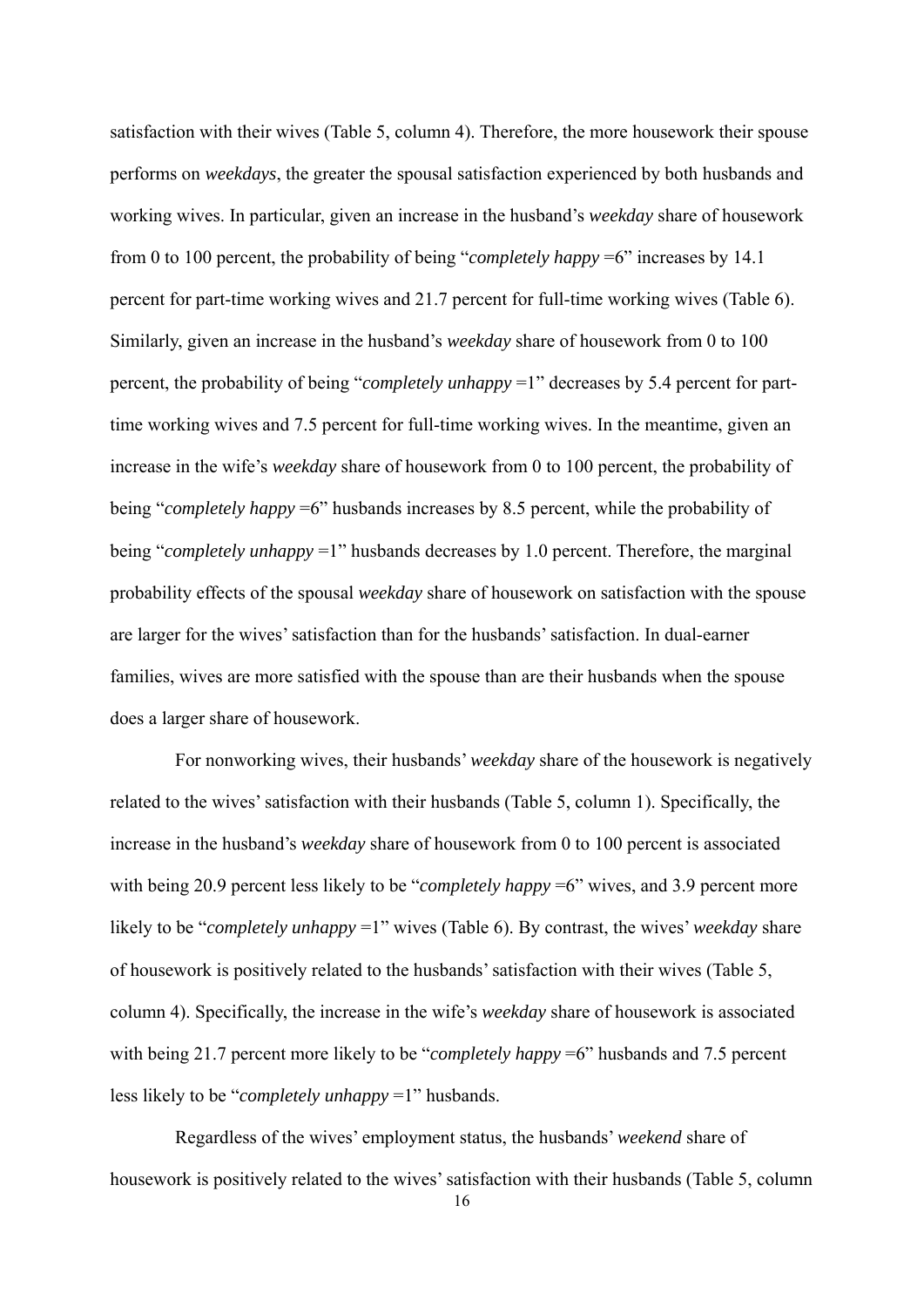1, 2, and 3). However, no significant relationship appears between the wives' *weekend* share of housework and the husbands' satisfaction with their wives (Table 5, column 4). In particular, given an increase in the husband's *weekend* share of housework from 0 to 100 percent, the probability of being "*completely happy* =6" increases by 46.2 percent for nonworking wives, 22.0 percent for part-time working wives, and 17.0 percent for full-time working wives. Similarly, given an increase in the husband's *weekend* share of housework from 0 to 100 percent, the probability of being "*completely unhappy* =1" decreases by 8.6 percent for nonworking wives, 8.4 percent for part-time working wives, and 5.9 percent for full-time working wives. For husbands, however, given an increase in the wife's *weekend* share of housework from 0 to 100 percent, the probability of being "*completely happy* =6" husbands increases by only 2.8 percent which is statistically insignificant, and the probability of being "*completely unhappy* =1" husbands decreases by only 0.3 percent which is also statistically insignificant. Therefore, wives are more satisfied if the spouse increases the share of housework on weekends than do their husbands.

The issue of how to divide housework can naturally become more contentious for couples who have small children, since such couples need to spend more time on housework (including childcare). To address this issue, we estimate the satisfaction model separately for those who have preschool children and those who do not. For full-time working wives, their husbands' *weekday* share of housework is statistically significant and positively related to the wives' satisfaction with their husbands for families with preschool children but statistically insignificant and positively related for families without preschool children. By contrast, for nonworking wives, their husbands' *weekday* share of housework is statistically significant and negatively related to the wives' satisfaction with their husbands for families without preschool children, but statistically insignificant and negatively related for families with preschool children. These results indicate that the presence or absence of small children exerts heterogeneous effects on the relationship between the division of housework and spousal

17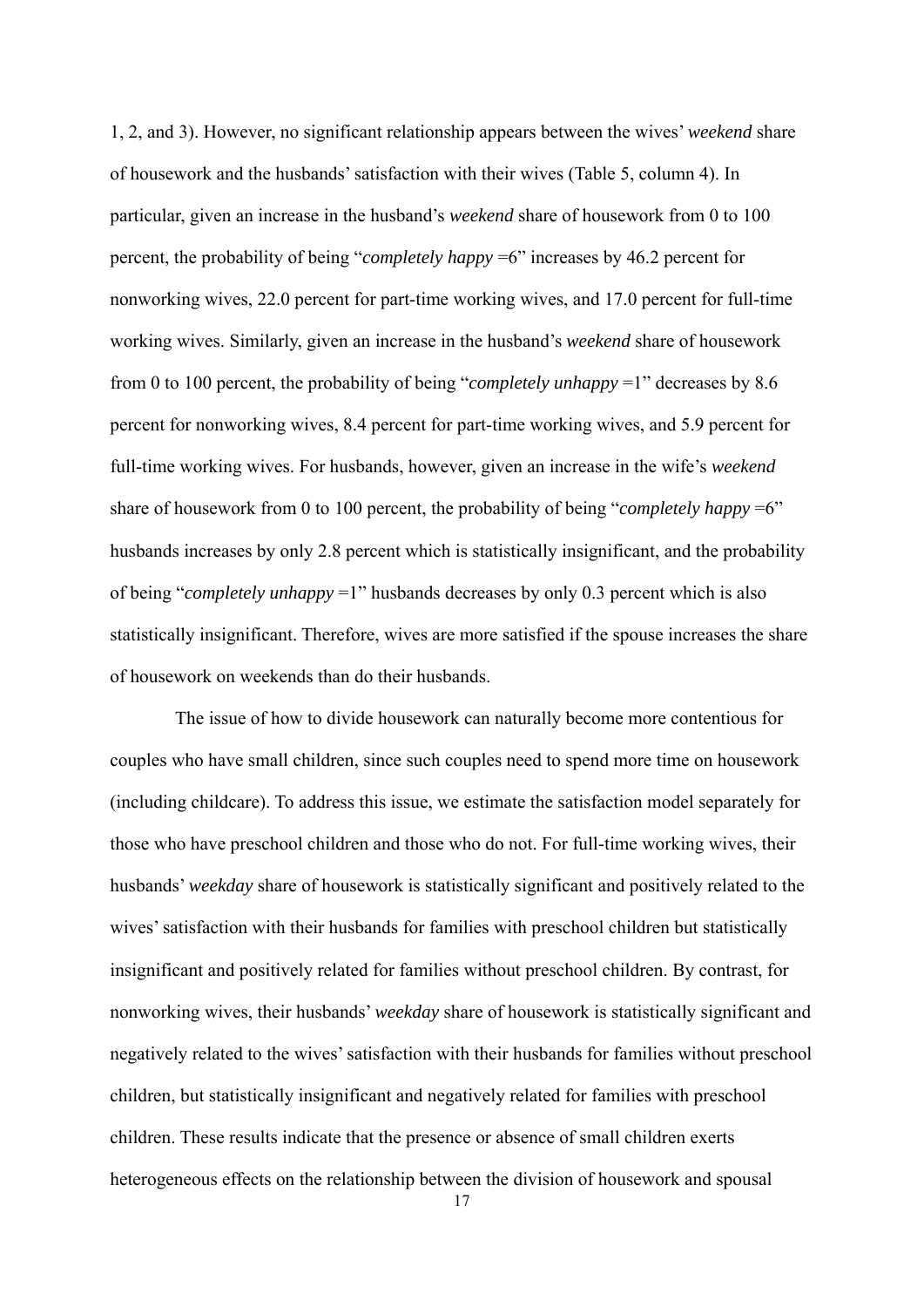satisfaction.

Finally, we estimate a first-difference model that includes indicator variables for changes in the wives' employment status between 2012 and 2014, as in Table 3. The results are displayed in Table  $7<sup>17</sup>$  In families in which the wives transition from part-time work in 2012 to full-time work in 2014, both the wives and husbands report that they are more satisfied with their spouse if that spouse increases their *weekday* share of housework. However, relying on themselves (i.e., the husband or wife alone) to perform housework on *weekdays* may not be feasible for dual-earner families, because nearly 22 percent of Japanese husbands work more than 60 hours per week and are thus unable to perform more housework on *weekdays*. For this reason, improving the lives of dual-earner families and enhancing marital satisfaction within them would be pursued mainly by reducing the husbands' work hours. Providing affordable outside help to assist with housework burdens including childcare would be an option, but this is hardly feasible in Japan.

#### **6 Conclusion**

-

Using the LOSEF, which was administered in 2012 and 2014, we find that the largest share of housework in Japanese homes is performed by wives, and we find that the difference between the spouses' shares of housework is largest for nonworking and part-time working wives. In addition, we find that husbands tend to perform a greater share of housework on weekends, but that they nevertheless perform much less housework overall than their wives. These findings are consistent with previous studies on housework in the U.S., Australia, and European countries, which have found that wives in those countries tend to take on a much greater proportion of the housework than do their husbands (Craig and Mullan 2010; Manke

<sup>&</sup>lt;sup>17</sup> When the number of preschool children increases, both husbands and wives report that they are less satisfied with their spouse, presumably due to the burden of childrearing. When the husband's labor income increases, both husbands and wives report that they are more satisfied with their spouse. This result is consistent with Lee and Ono (2008), who find that Japanese wives report higher marital happiness if they have higher household incomes.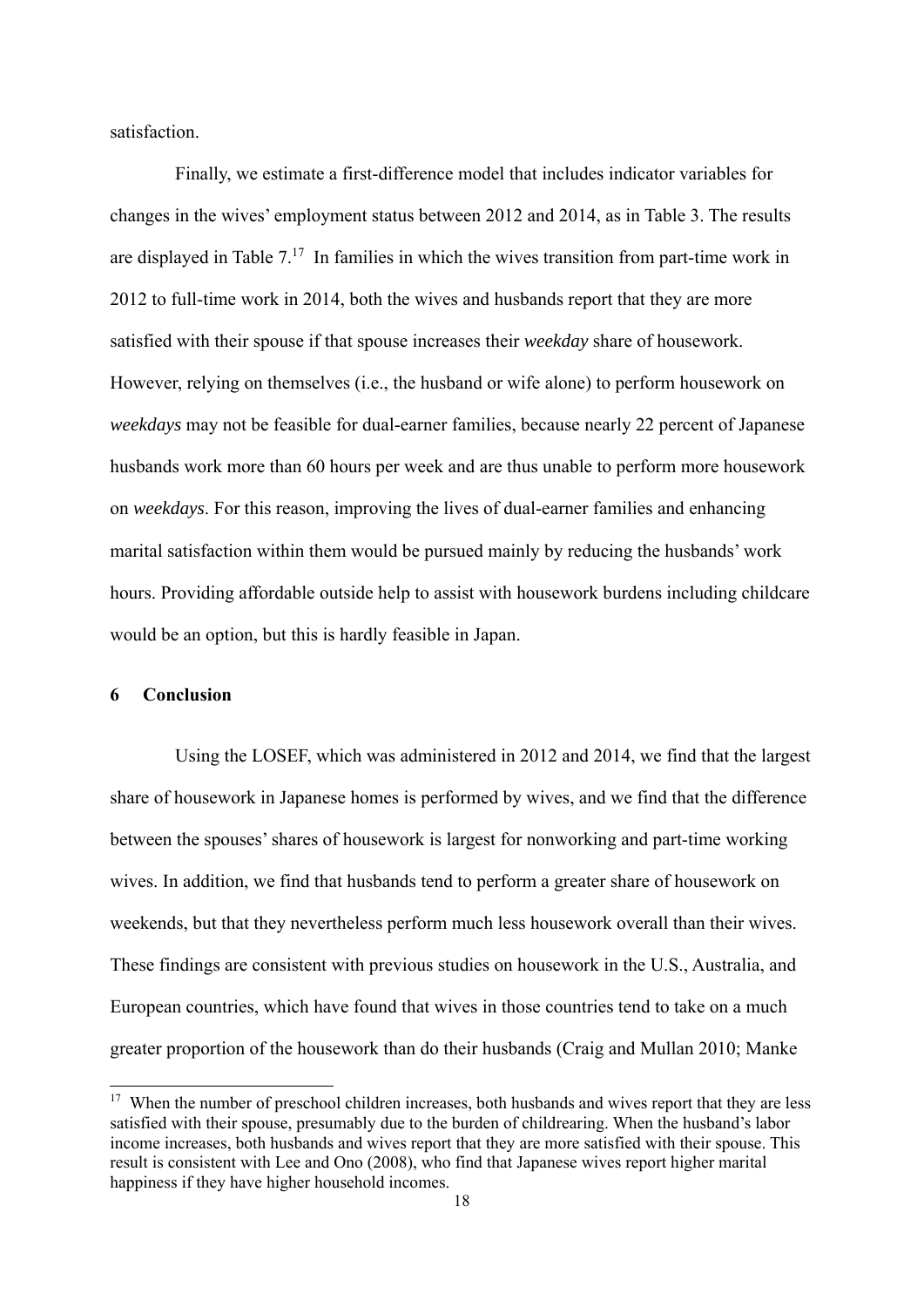et al. 1994). Furthermore, we find that working wives' satisfaction with their husbands is higher when husbands perform a larger share of housework on *weekdays*. Husbands' satisfaction with their wives is also higher when their wives perform larger shares of housework on *weekdays*, although their degree of increased satisfaction is lower than that of wives. Therefore, for dual-earner families, spousal satisfaction of both husbands and wives increases as the share of housework performed on *weekdays* by the other spouse increases.

The situation of dual-earner families is especially challenging in Japan because (i) household chores are rarely outsourced in Japan, as previously noted, and (ii) husbands are often unable to offer much help with household chores on weekdays due to their own long employment hours. This situation is likely to be one reason why the proportion of married women working full-time has not increased in Japan since the 1980s, remaining at approximately 30 percent (Abe 2011).<sup>18</sup> However, the continuing decline in the Japanese population (due to the low birthrate and aging population) will inevitably prompt a shortage of workers and hamper economic growth unless more Japanese women work in the market. We therefore conclude that, for dual-earner couples, reducing husbands' employment hours to give them more time to perform a greater share of housework on weekdays may improve marital satisfaction. Such a development should eventually contribute to the overall Japanese economy by increasing the number of married women who are willing and able to work more actively in the labor force.

<sup>&</sup>lt;sup>18</sup> Using data from Australia, Germany, the U.S., and Korea, Hamermesh and Lee (2007) find that, for the same amount of time spent in market work and household work, adults in households with higher earnings perceive more time stress (i.e., an absence of sufficient time to accomplish all their tasks) than those in households with lower earnings. To the extent that Japanese married couples are aware of this phenomenon, this could be one additional factor that is suppressing women's participation in the workforce.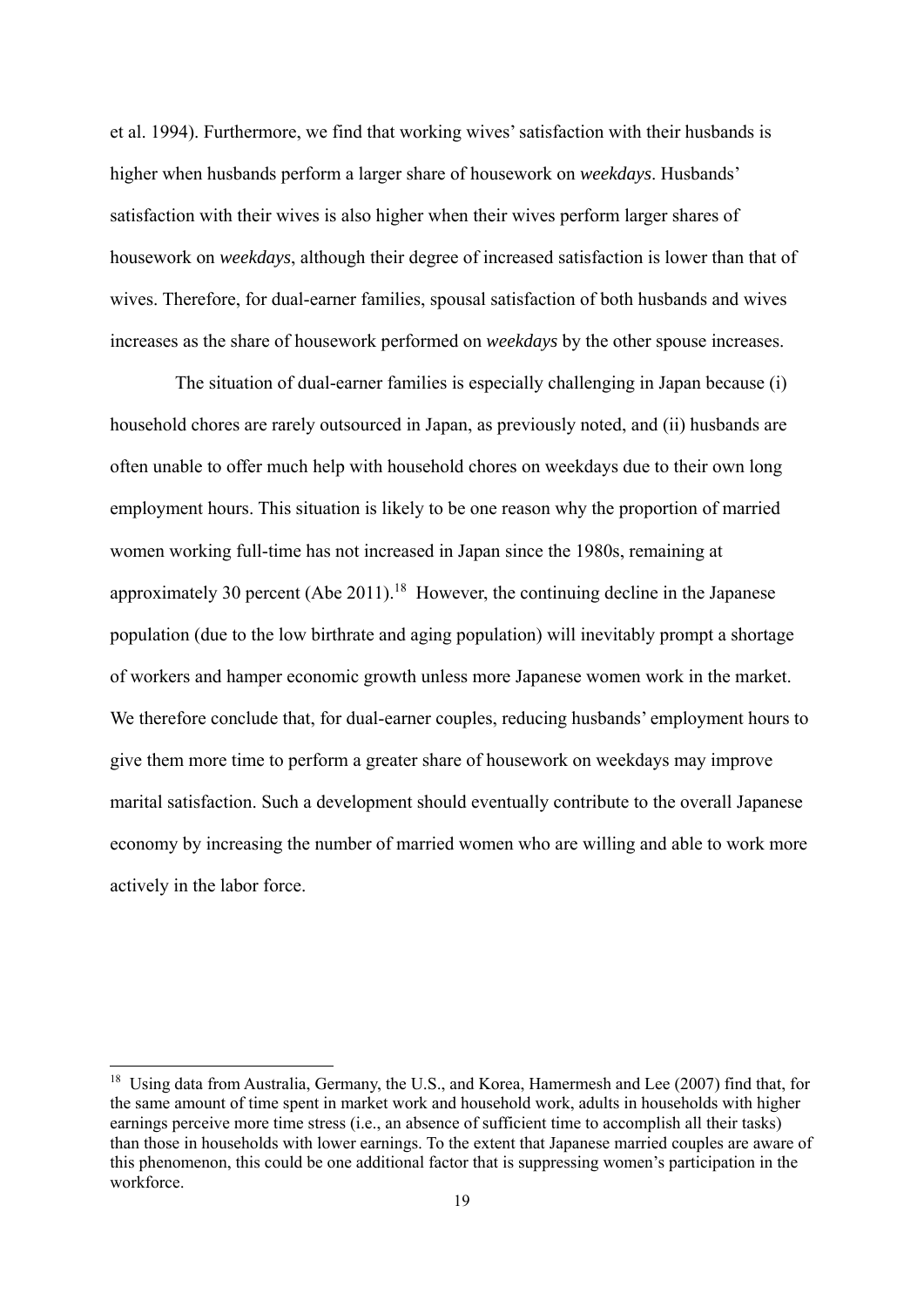#### **References**

- Abe Y (2011) The equal employment opportunity law and labor force behavior of women in Japan. *Journal of the Japanese and International Economies*. 25(1):39-55. doi:10.1016/j.jjie.2010.06.003
- Aoki R (2012) A demographic perspective on Japan's "Lost Decades." *Population and Development Review*. 38(supplement):103-112. doi:10.1111/j.1728-4457.2013.00554.x
- Blair SL (1992) Children's participation in household labor: Child socialization versus the need for household labor. *Journal of Youth and Adolescence,* 21(2):241-258. doi: 10.1007/BF01537339
- Bloemen HG, Pasqua S, and Stancanelli EGF (2010) An empirical analysis of the time allocation of Italian couples: Are they responsive? *Review of Economics of the Household*. 8(3):345-369. doi:10.1007/s11150-009-9083-4
- Bloemen H, E.G.F. Stancanelli EGF (2014) Market hours, household work, child care, and wage rates of partners: An empirical analysis, *Review of Economics of the Household*. 12(1):51-81. doi:10.1007/s11150-013-9219-4
- Bredtmann J (2014) The intra-household division of labor: An empirical analysis of spousal influences on individual time allocation. *Labour: Review of Labour Economics and Industrial Relations*. 28(1):1-39. doi:10.1111/labr.12024
- Cabinet Office, Government of Japan. (2001). White paper on gender equality 2001 [in Japanese]. http://www.gender.go.jp/english\_contents/about\_danjo/whitepaper/pdf/ewp2001.pdf. Accessed 12 July 2015.
- Chiappori, P. (1988) Rational household labor supply. *Econometrica*. 56(1): 63–89. doi:10.2307/1911842
- Chiappori, P. (1992) Collective labor supply and welfare. *Journal of Political Economy*. 100(3): 437–67. doi:10.1086/261825
- Connelly R, Kimmel J (2009) Spousal influences on parents' non-market time choices. *Review of Economics of the Household*. 7(4):361-394. doi:10.1007/s11150-009-9060-y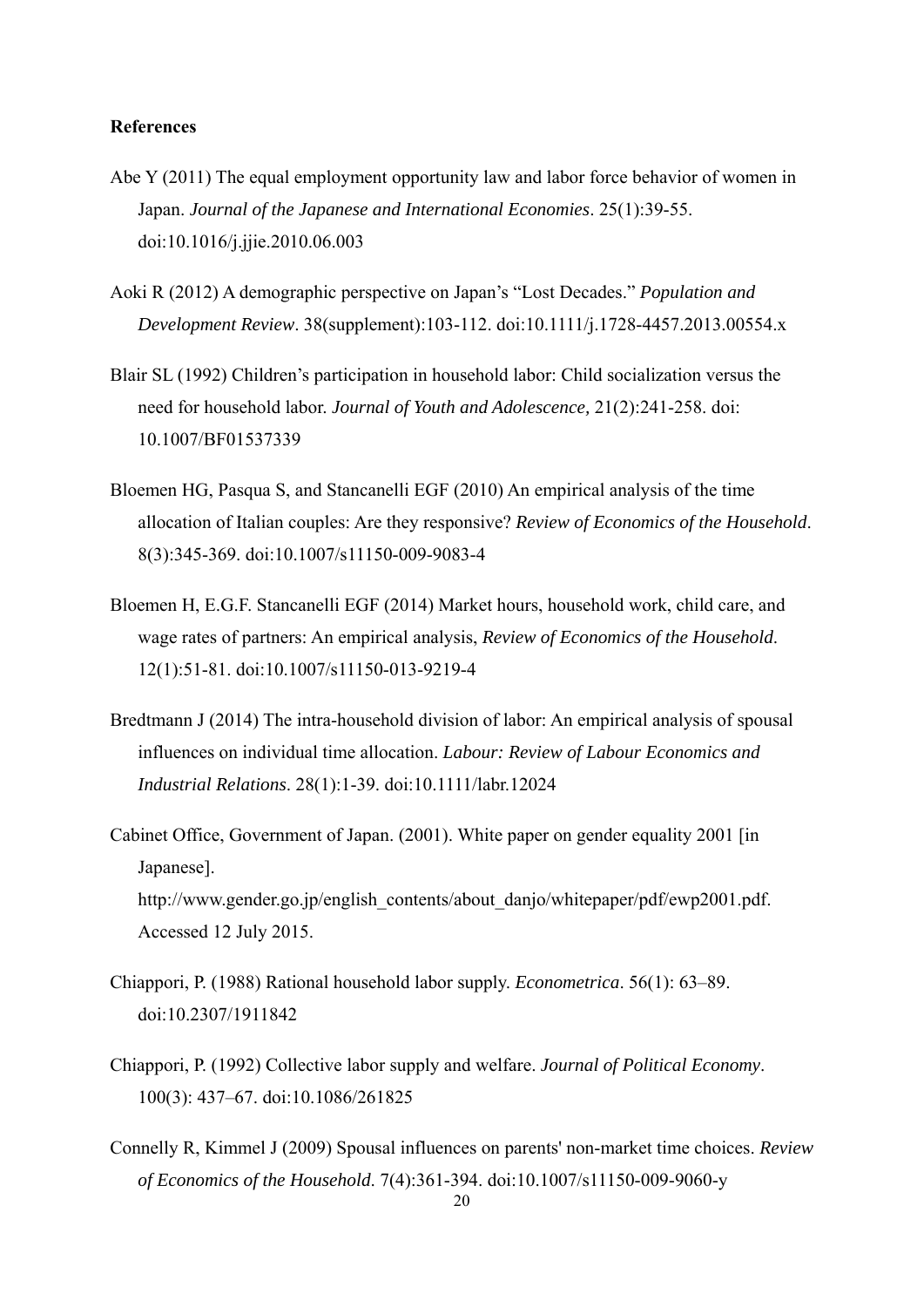- Cortes P, Tasseda J (2011) Low-skilled immigration and the labor supply of highly skilled women. *American Economic Journal: Applied Economics*. 3(3):88-123. doi:10.1257/app.3.3.88
- Cortes P, Pan J (2013) Outsourcing household production: Foreign domestic workers and native labor supply in Hong Kong. *Journal of Labor Economics*, 31(2):327-371. doi: 10.1086/668675
- Craig L, Mullan K (2010) Parenthood, gender and work-family time in the United States, Australia, Italy, France, and Denmark. *Journal of Marriage and Family*, 72(5):1344-1361. doi:10.1111/j.1741-3737.2010.00769.x
- Davis SN, Greenstein TN (2004) Cross-national variations in the division of household labor. *Journal of Marriage and Family*, 66(5):1260-1271. doi:10.1111/j.0022- 2445.2004.00091.x
- Foster AC, Kreisler CJ (2012) Wife's employment and allocation of resources in families with children. *Monthly Labor Review,* 135, 3-13. http://www.bls.gov/opub/mlr/2012/09/art1full.pdf
- Friedberg L, Webb A (2005) The chore wars: Household bargaining and leisure time. Departmant of Economics, University of Virginia.
- Goldin C, Katz LF (2008) Transitions: Career and family life cycles of the educational elite. *American Economic Review*, 98(2):363-369. doi:10.1257/aer.98.2.363
- Greenstein TN (2009) National context, family satisfaction, and fairness in the division of household labor. *Journal of Marriage and Family*, 71(4):1039-1051. doi:10.1111/j.1741- 3737.2009.00651.x
- Hamermesh DS, Lee J (2007) Stressed out on four continents: Time crunch or yuppie kvetch? *Review of Economics and Statistics*, 89(2):374-383. doi:10.1162/rest.89.2.374
- Hook JL, Wolfe CM (2012) New fathers? Residential fathers' time with children in four countries. *Journal of Family Issues*, 33(4):415-450. doi:10.1177/0192513X11425779
- Japan Institute for Labour Policy and Training (2014) A follow-up survey on families with children (first survey, 2013). Japan Institute for Labour Policy and Training Report, 115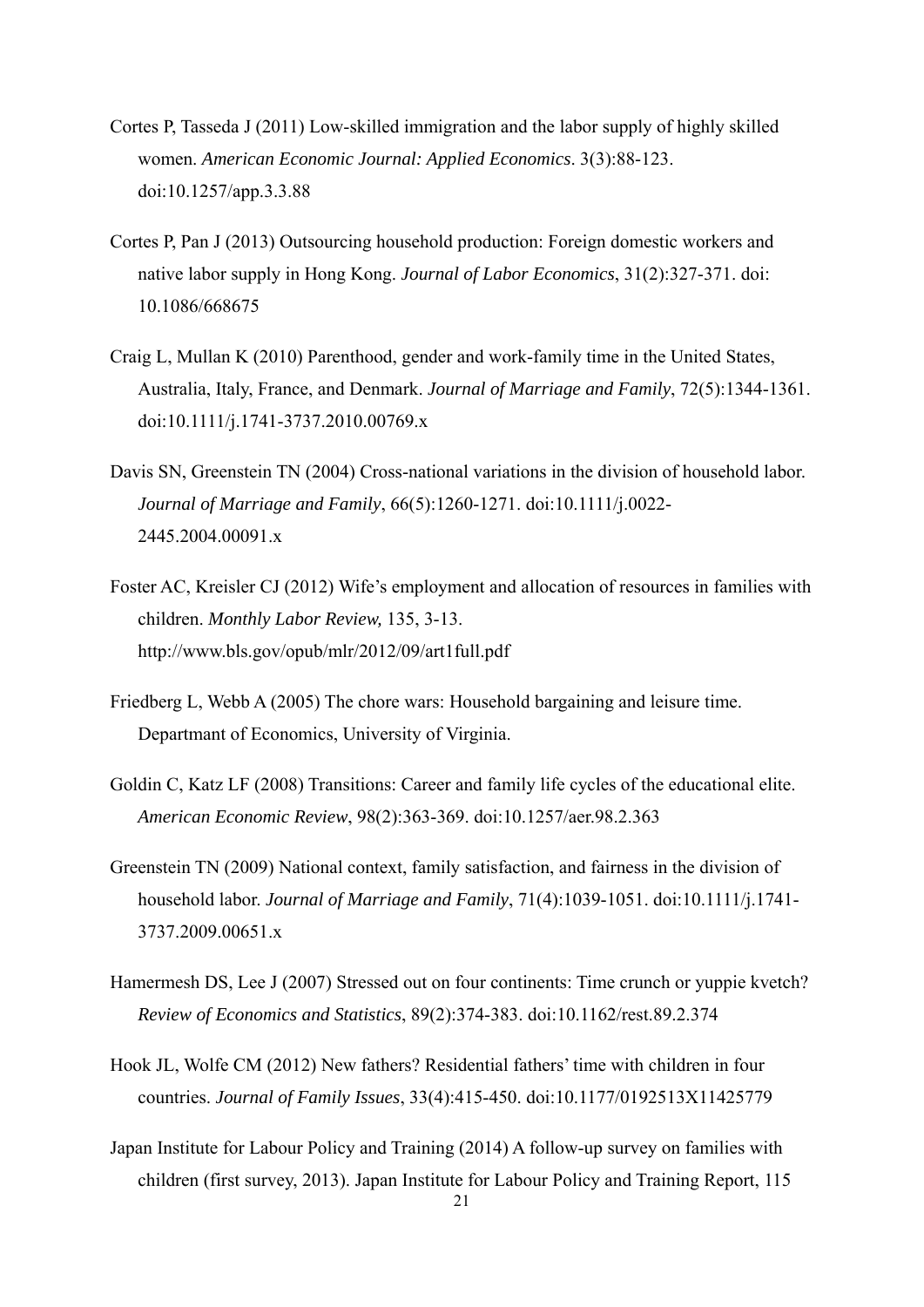[in Japanese]. http://www.jil.go.jp/institute/research/2014/115.htm

- Kawaguchi D, Lee S (2015) Brides for sale: Cross-border marriage and female immigration. Department of Economics, University of Maryland.
- Kamo Y (1994) Division of household work in the United States and Japan. *Journal of Family Issues*, 15(3):348-378. Doi:10.1177/019251394015003002
- Kimmel J, Connelly R (2007) Mothers' time choices: Caregiving, leisure, home production, and paid work. *Journal of Human Resources*. 42(3):643-681. doi:10.3368/jhr.XLII.3.643
- Lee KS, Ono H (2008) Specialization and happiness in marriage: A U.S.–Japan comparison. *Social Science Research*, 37(4):1216-1234. doi:10.1016/j.ssresearch.2005.02.001
- Lundberg SJ, Pollak RA (1993) Separate spheres bargaining and the marriage market. *Journal of Political Economy*, 101(6):988-1010. doi:10.1086/261912
- Lundberg SJ, Pollak RA, Wales TJ (1997) Do husbands and wives pool their resources? Evidence from the United Kingdom child benefit. *Journal of Human Resources*, 32(3):463-480. doi:10.2307/146179
- Manke B, Seery BL, Crouter AC, McHale SM (1994) The three corners of domestic labor: Mothers', fathers', and children's weekday and weekend housework. *Journal of Marriage and the Family*, 56(3):657-668. doi:10.2307/352876
- Manser M, Brown M (1980) Marriage and household decisionmaking: A bargaining analysis. *International Economic Review*, 21(1):31-34. doi:10.2307/2526238
- Okumura T (2006) Wealth as a signal in the search model of money. *International Economic Review*, 47(1):87-106. doi:10.1111/j.1468-2354.2006.00373.x
- Stancanelli EGF, Stratton LS (2014) Maids, appliances and couples' housework: The demand for inputs to domestic production. *Economica*, 81(323):445-467. doi:10.1111/ecca.12083
- Stratton LS (2012) The role of preferences and opportunity costs in determining the time allocated to housework. *American Economic Review*, 102(3):606-611. doi:10.1257/aer.102.3.606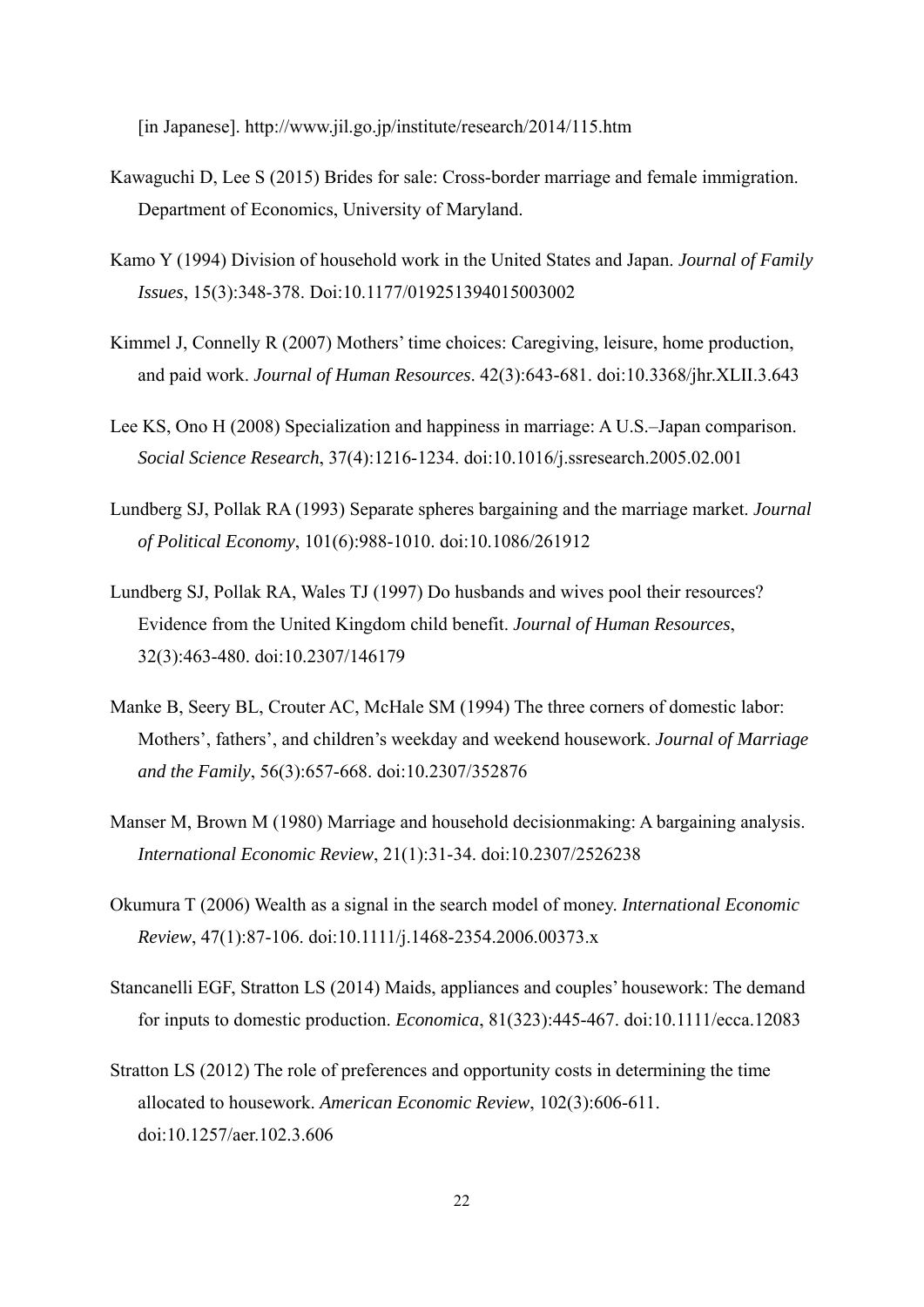- Ueda A (2005) Intrafamily time allocation of housework: Evidence from Japan. *Journal of the Japanese and International Economics*, 19(1):1-23. doi:10.1016/j.jjie.2003.12.002
- Usui E (2008) Job satisfaction and the gender composition of jobs. *Economics Letters*, 99(1): 23-26. doi:10.1016/j.econlet.2007.05.019
- Yeung WJ, Sandberg JF, Davis-Kean PE, Hofferth LS (2001) Children's time with fathers in intact families. *Journal of Marriage and Family*, 63(1):136-54. doi:10.1111/j.1741- 3737.2001.00136.x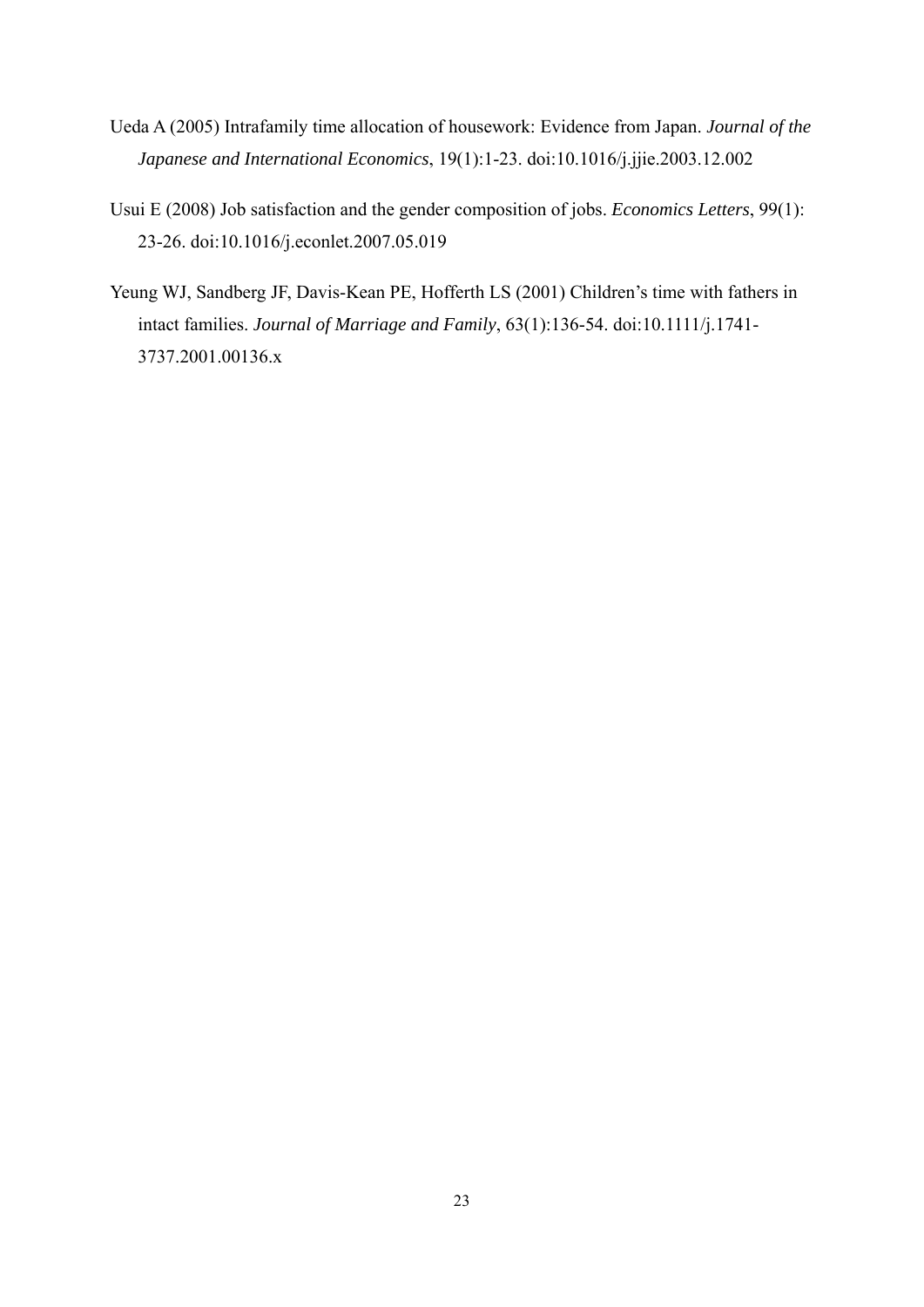



**Panel A.** Working wife's decision for  $p > p$ 



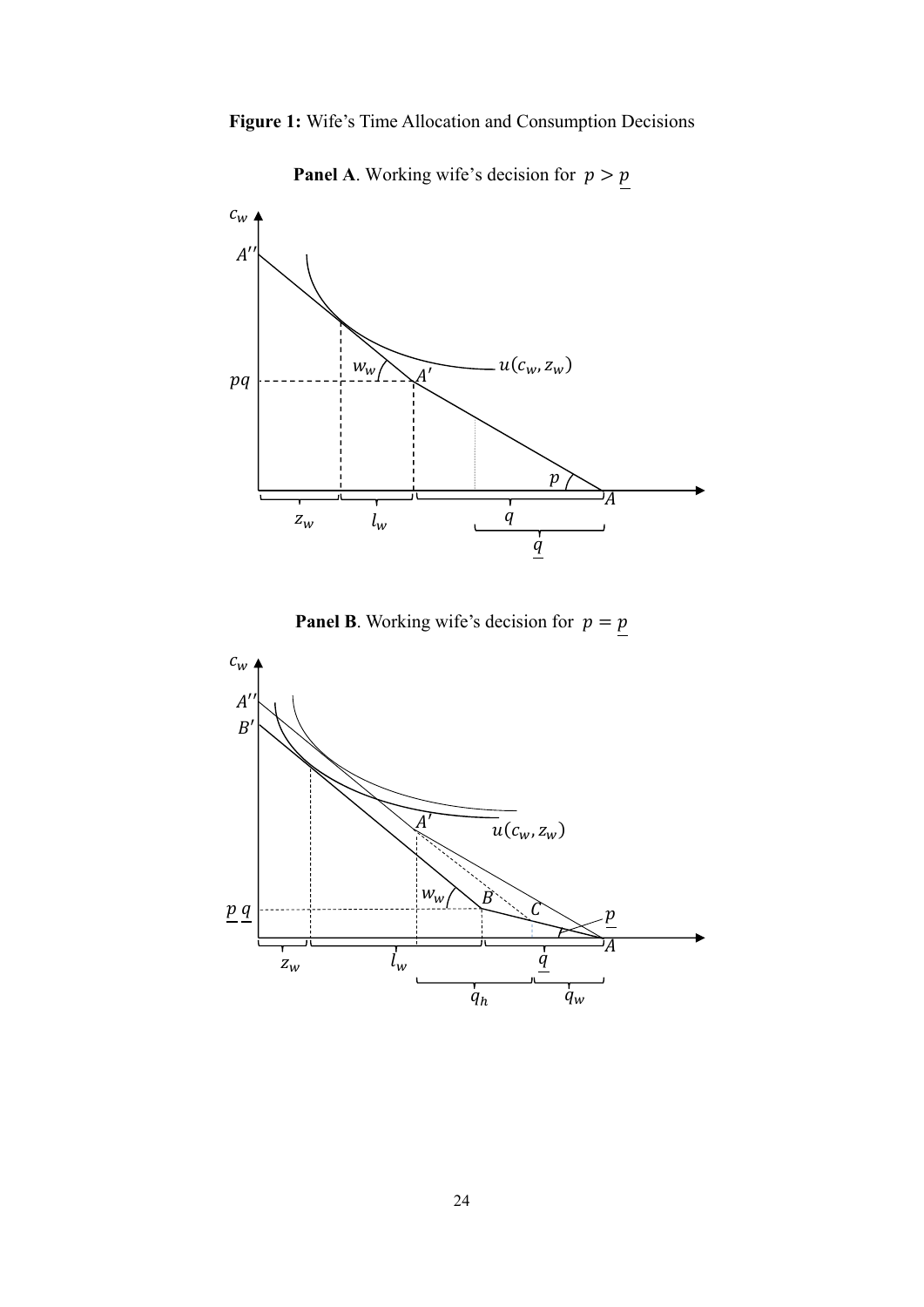



Panel C. Nonworking wife's decision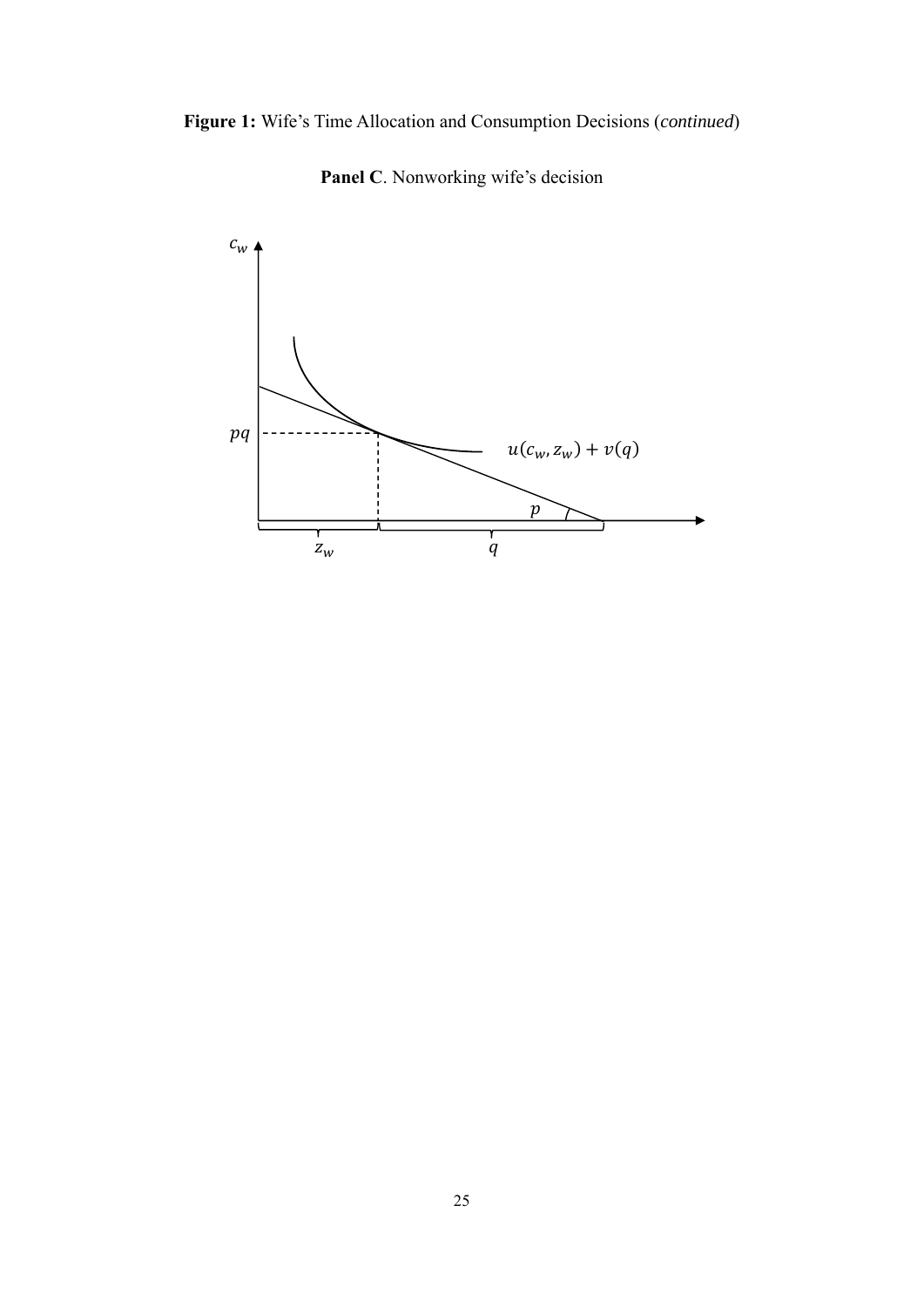|                                      | <b>Wife Not</b> |       | <b>Wife Working</b> |       | <b>Wife Working</b> |       |  |  |
|--------------------------------------|-----------------|-------|---------------------|-------|---------------------|-------|--|--|
|                                      | Working         |       | <b>Part-time</b>    |       | <b>Full-time</b>    |       |  |  |
| Variables                            | Mean            | SD    | Mean                | SD    | <b>Mean</b>         | SD    |  |  |
| Share of Housework                   |                 |       |                     |       |                     |       |  |  |
| Wife: Weekday                        | 88.08           | 16.03 | 86.39               | 16.47 | 72.00               | 24.89 |  |  |
| Wife: Weekend                        | 75.79           | 19.85 | 76.93               | 19.19 | 67.78               | 22.39 |  |  |
| Husband: Weekday                     | 8.453           | 13.01 | 8.776               | 12.80 | 21.02               | 21.75 |  |  |
| Husband: Weekend                     | 20.45           | 18.06 | 18.30               | 17.52 | 27.16               | 21.64 |  |  |
| <b>Other Family Members: Weekday</b> | 3.464           | 9.520 | 4.818               | 11.22 | 6.840               | 16.84 |  |  |
| <b>Other Family Members: Weekend</b> | 3.758           | 9.628 | 4.767               | 10.12 | 5.011               | 12.31 |  |  |
| Wife's Age                           | 38.39           | 6.699 | 40.93               | 6.251 | 38.48               | 7.332 |  |  |
| <b>Wife's Education</b>              |                 |       |                     |       |                     |       |  |  |
| Less than High School                | 0.024           | 0.152 | 0.019               | 0.138 | 0.015               | 0.122 |  |  |
| <b>High School</b>                   | 0.305           | 0.461 | 0.364               | 0.481 | 0.281               | 0.450 |  |  |
| Junior College                       | 0.365           | 0.481 | 0.406               | 0.491 | 0.351               | 0.477 |  |  |
| College                              | 0.307           | 0.461 | 0.211               | 0.408 | 0.353               | 0.478 |  |  |
| Wife's Log of Labor Income           | 0.000           | 0.000 | 4.298               | 0.965 | 5.476               | 0.836 |  |  |
| Husband's Age                        | 39.86           | 7.040 | 42.70               | 6.836 | 40.22               | 7.945 |  |  |
| <b>Husband's Education</b>           |                 |       |                     |       |                     |       |  |  |
| Less than High School                | 0.025           | 0.156 | 0.042               | 0.202 | 0.039               | 0.194 |  |  |
| <b>High School</b>                   | 0.246           | 0.431 | 0.351               | 0.477 | 0.273               | 0.446 |  |  |
| Junior College                       | 0.128           | 0.334 | 0.170               | 0.376 | 0.177               | 0.382 |  |  |
| College                              | 0.601           | 0.490 | 0.436               | 0.496 | 0.510               | 0.500 |  |  |
| <b>Husband Not Working</b>           | 0.012           | 0.109 | 0.011               | 0.102 | 0.025               | 0.157 |  |  |
| Husband Works ≥ 60 Hours per Week    | 0.257           | 0.437 | 0.218               | 0.413 | 0.222               | 0.416 |  |  |
| Husband's Log of Labor Income        | 6.191           | 0.844 | 6.128               | 0.858 | 5.867               | 1.179 |  |  |
| Length of Marriage                   | 11.32           | 6.946 | 15.02               | 6.489 | 11.73               | 8.208 |  |  |
| Number of Children                   |                 |       |                     |       |                     |       |  |  |
| Preschool Children                   | 0.690           | 0.814 | 0.296               | 0.591 | 0.315               | 0.602 |  |  |
| <b>Elementary School Children</b>    | 0.444           | 0.695 | 0.542               | 0.741 | 0.312               | 0.612 |  |  |
| Junior/High School Children          | 0.332           | 0.635 | 0.655               | 0.793 | 0.429               | 0.719 |  |  |
| Children Older than 19               | 0.123           | 0.388 | 0.250               | 0.527 | 0.212               | 0.505 |  |  |
| N                                    | 2779            |       | 2545                |       | 2267                |       |  |  |

**Table 1.** Summary Statistics for Selected Variables by Wives' Employment Status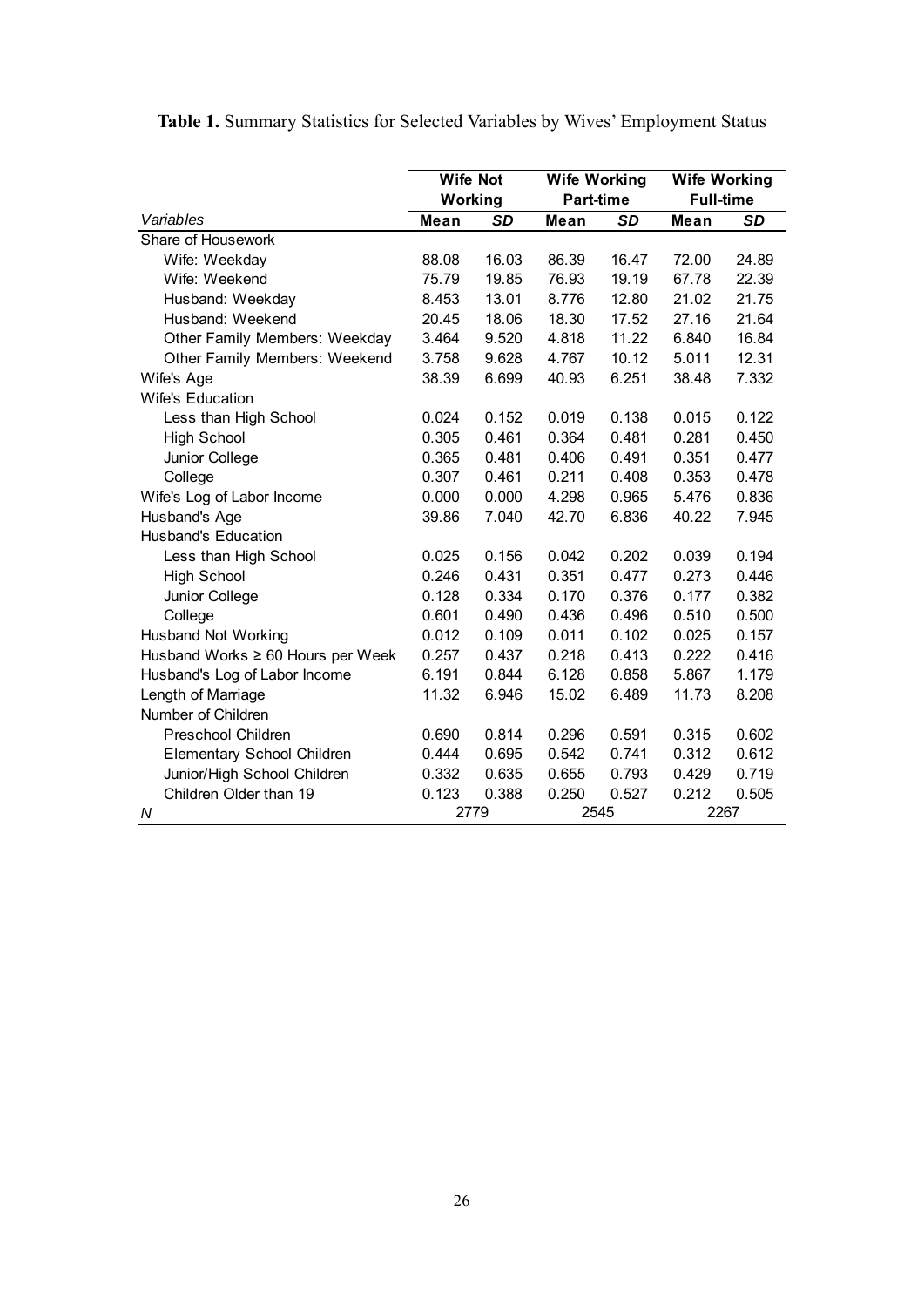|                                      | <b>Wife's Weekday</b><br>Share of |                          |         | <b>Wife's Weekend</b> |                        |       | <b>Husband's</b>     |                          |              | <b>Husband's</b>     |                        |         |  |
|--------------------------------------|-----------------------------------|--------------------------|---------|-----------------------|------------------------|-------|----------------------|--------------------------|--------------|----------------------|------------------------|---------|--|
|                                      |                                   |                          |         | Share of              |                        |       | <b>Weekday Share</b> |                          |              | <b>Weekend Share</b> |                        |         |  |
|                                      | <b>Housework</b>                  |                          |         | <b>Housework</b>      |                        |       | of Housework         |                          |              | of Housework         |                        |         |  |
| Variables                            | Coef.                             | $\overline{\mathsf{SE}}$ |         | Coef.                 | $\overline{\text{SE}}$ |       | Coef.                | $\overline{\mathsf{SE}}$ |              | Coef.                | $\overline{\text{SE}}$ |         |  |
| Wife's Age                           | 0.393                             | 0.089                    | $***$   | 0.387                 | 0.097                  | $***$ | $-0.317$             | 0.077                    | ***          | $-0.315$             | 0.089                  | $***$   |  |
| <b>Wife's Education</b>              |                                   |                          |         |                       |                        |       |                      |                          |              |                      |                        |         |  |
| Less than High School                | $-0.966$                          | 2.504                    |         | 0.559                 | 2.454                  |       | 0.612                | 1.829                    |              | 0.058                | 2.109                  |         |  |
| Junior College                       | 0.808                             | 0.712                    |         | 0.830                 | 0.758                  |       | $-0.765$             | 0.551                    |              | $-0.736$             | 0.675                  |         |  |
| College                              | 0.180                             | 0.821                    |         | $-0.006$              | 0.914                  |       | 0.626                | 0.680                    |              | 0.707                | 0.847                  |         |  |
| Wife works Part-time                 | 6.857                             | 1.609                    | ***     | 5.254                 | 1.610                  | $***$ | $-4.833$             | 1.304                    | $***$        | $-4.436$             | 1.483                  | $***$   |  |
| Wife works Full-time                 | $-3.029$                          | 2.036                    |         | 0.310                 | 2.017                  |       | 3.033                | 1.654                    | $\pmb{\ast}$ | $-0.244$             | 1.833                  |         |  |
| Wife's Log of Labor Income           | $-2.274$                          | 0.356                    | ***     | $-1.639$              | 0.338                  | ***   | 1.703                | 0.290                    | ***          | 1.463                | 0.312                  | $***$   |  |
| Husband's Age                        | $-0.211$                          | 0.077                    | ***     | $-0.016$              | 0.077                  |       | 0.192                | 0.066                    | $***$        | 0.036                | 0.071                  |         |  |
| <b>Husband's Education</b>           |                                   |                          |         |                       |                        |       |                      |                          |              |                      |                        |         |  |
| Less than High School                | 0.838                             | 1.887                    |         | 0.219                 | 1.985                  |       | $-1.248$             | 1.419                    |              | $-0.575$             | 1.662                  |         |  |
| Junior College                       | 1.641                             | 0.882                    | $\ast$  | $-0.579$              | 0.942                  |       | $-0.718$             | 0.699                    |              | 1.594                | 0.849                  | $\ast$  |  |
| College                              | 0.656                             | 0.746                    |         | $-1.020$              | 0.810                  |       | $-0.253$             | 0.593                    |              | 1.843                | 0.727                  | $***$   |  |
| <b>Husband Not Working</b>           | 9.406                             | 5.090                    | $\star$ | $-1.390$              | 4.681                  |       | 0.236                | 4.689                    |              | 8.837                | 4.472                  | $***$   |  |
| Husband Works More than 60h per Week | 3.776                             | 0.579                    | ***     | 4.216                 | 0.638                  | $***$ | $-3.453$             | 0.461                    | ***          | $-3.996$             | 0.577                  | ***     |  |
| Husband's Log of Labor Income        | 3.735                             | 0.594                    | ***     | 0.729                 | 0.544                  |       | $-2.395$             | 0.483                    | ***          | 0.339                | 0.491                  |         |  |
| Length of Marriage                   | 0.103                             | 0.083                    |         | 0.111                 | 0.089                  |       | $-0.156$             | 0.071                    | $***$        | $-0.165$             | 0.081                  | $***$   |  |
| Number of Children                   |                                   |                          |         |                       |                        |       |                      |                          |              |                      |                        |         |  |
| <b>Preschool Children</b>            | 0.168                             | 0.398                    |         | $-0.692$              | 0.448                  |       | $-0.957$             | 0.331                    | ***          | 0.446                | 0.415                  |         |  |
| Elementary School Children           | $-0.784$                          | 0.402                    | $\star$ | $-0.401$              | 0.430                  |       | $-0.823$             | 0.319                    | ***          | $-1.114$             | 0.386                  | $***$   |  |
| Junior/High School Children          | $-0.832$                          | 0.445                    | *       | $-0.270$              | 0.482                  |       | $-1.178$             | 0.366                    | $***$        | $-1.612$             | 0.436                  | $***$   |  |
| Children Older than 19               | $-0.632$                          | 0.706                    |         | $-0.279$              | 0.755                  |       | $-1.139$             | 0.593                    | $\ast$       | $-1.225$             | 0.688                  | $\star$ |  |
| Respondent is Wife                   | $-5.747$                          | 0.581                    | ***     | $-7.189$              | 0.621                  | $***$ | 6.030                | 0.478                    | $***$        | 7.536                | 0.570                  | $***$   |  |
| $R^2$                                | 0.190                             |                          |         | 0.110                 |                        |       | 0.216                |                          |              | 0.152                |                        |         |  |
| $\boldsymbol{N}$                     | 6318                              |                          |         | 6300                  |                        |       | 6318                 |                          |              | 6300                 |                        |         |  |

**Table 2.** OLS Estimate of the Shares of Wife's and Husband's Housework on Weekdays and Weekends

Note: All models include an indicator variable for whether the family has a mortgage, the amount of any monthly mortgage payment, whether the amount of the mortgage was not reported, whether total family assets were not reported, the amount of total family assets, the respondents' place of residence, and the survey year. Robust standard errors clustered at the individual level are in parentheses.  $\frac{1}{2}p < 0.05$ ,  $\frac{1}{2}p < 0.01$ ,  $\frac{1}{2}p < 0.001$ .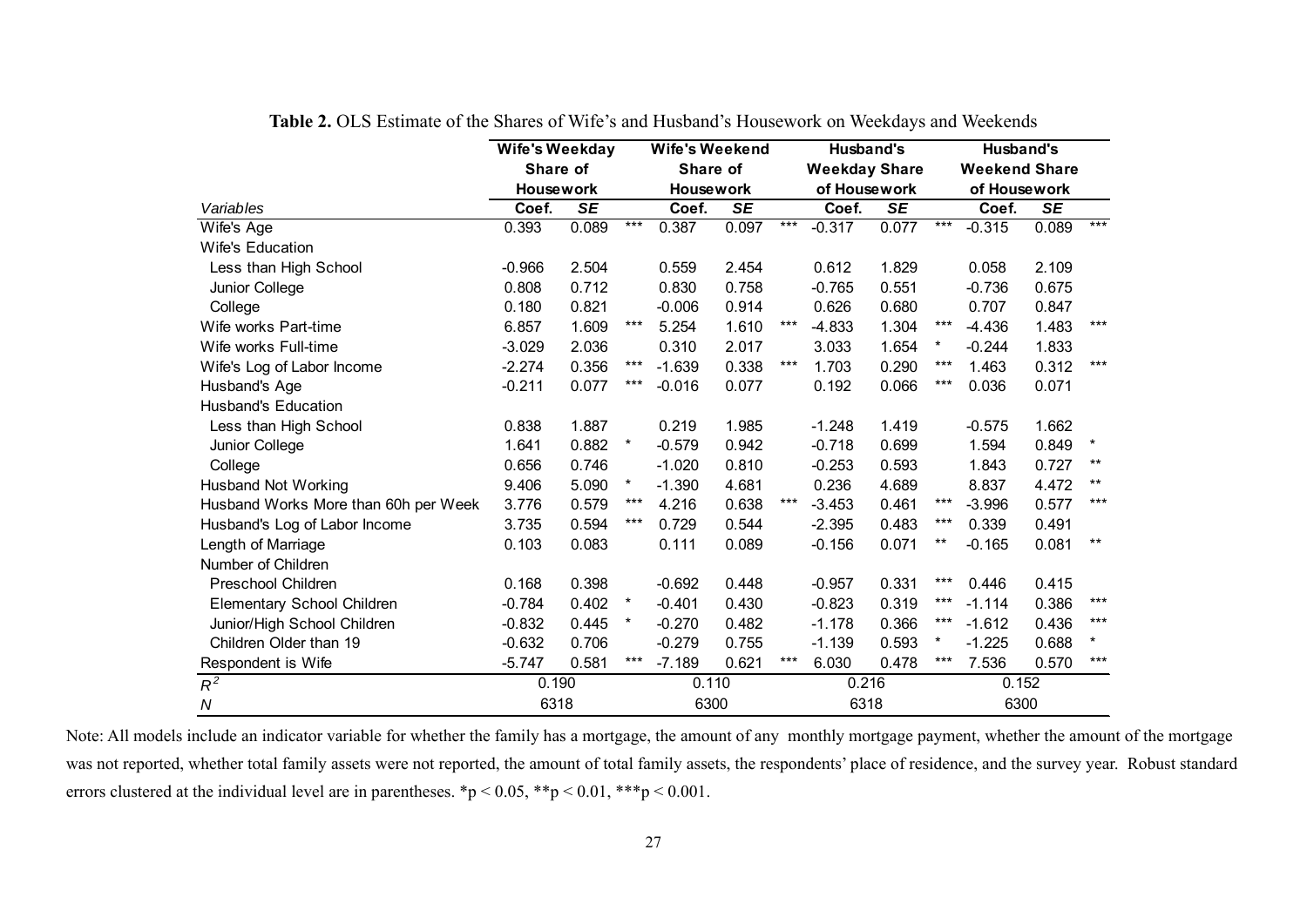|                                      | <b>Wife's Weekday</b> |                    | <b>Wife's Weekend</b> |           |       | Husband's            |           |         | Husband's            |           |       |
|--------------------------------------|-----------------------|--------------------|-----------------------|-----------|-------|----------------------|-----------|---------|----------------------|-----------|-------|
|                                      | Share of              |                    | Share of              |           |       | <b>Weekday Share</b> |           |         | <b>Weekend Share</b> |           |       |
|                                      | <b>Housework</b>      |                    | <b>Housework</b>      |           |       | of Housework         |           |         | of Housework         |           |       |
| Variables                            | Coef.                 | <b>SE</b><br>Coef. |                       | <b>SE</b> |       | Coef.                | <b>SE</b> |         | Coef.                | <b>SE</b> |       |
| Wife's Emploment Status              |                       |                    |                       |           |       |                      |           |         |                      |           |       |
| Part-time $\rightarrow$ Part-time    | $-0.378$              | 0.855              | 0.121                 | 0.908     |       | 0.315                | 0.714     |         | 0.456                | 0.800     |       |
| Full-time $\rightarrow$ Full-time    | 0.126                 | 1.002              | $-1.168$              | 1.029     |       | 0.000                | 0.853     |         | 1.279                | 0.934     |       |
| Not working $\rightarrow$ Part-time  | 0.903                 | 1.738              | 1.854                 | 1.986     |       | $-0.352$             | 1.371     |         | $-0.801$             | 1.838     |       |
| Not working $\rightarrow$ Full-time  | $-5.918$              | 2.719 **           | $-0.892$              | 3.144     |       | 5.394                | 2.293     | $***$   | 1.798                | 2.980     |       |
| Part-time $\rightarrow$ Not working  | $-0.338$              | 2.217              | $-1.839$              | 2.766     |       | $-0.114$             | 1.788     |         | 1.602                | 2.511     |       |
| Part-time $\rightarrow$ Full-time    | $-2.606$              | 1.765              | $-3.134$              | 1.969     |       | 4.487                | 1.513     | ***     | 4.340                | 1.854     | $***$ |
| Full-time $\rightarrow$ Not working  | 12.18                 | $3.307$ ***        | 1.884                 | 3.394     |       | $-11.43$             | 2.891     | ***     | $-2.891$             | 3.073     |       |
| Full-time $\rightarrow$ Part-time    | 4.269                 | 2.370 *            | 0.937                 | 2.655     |       | $-3.306$             | 2.268     |         | $-0.714$             | 2.464     |       |
| Wife's Log of Labor Income           | $-0.538$              | 0.371              | $-0.860$              | 0.402     | $***$ | 0.531                | 0.290     | $\ast$  | 0.805                | 0.367     | $***$ |
| <b>Husband Not Working</b>           | $-9.610$              | $5.610*$           | $-1.301$              | 5.094     |       | 12.17                | 5.300     | $***$   | 4.096                | 4.872     |       |
| Husband Works More than 60h per Week | 0.468                 | 0.761              | 0.104                 | 0.822     |       | $-1.015$             | 0.606     | *       | $-0.586$             | 0.740     |       |
| Husband's Log of Labor Income        | 0.841                 | 0.781              | 0.512                 | 0.680     |       | $-0.524$             | 0.737     |         | $-0.228$             | 0.632     |       |
| Number of Children                   |                       |                    |                       |           |       |                      |           |         |                      |           |       |
| Preschool Children                   | 1.195                 | 0.806              | $-0.245$              | 0.831     |       | $-1.197$             | 0.655     | $\star$ | 0.259                | 0.734     |       |
| Elementary School Children           | 0.738                 | 0.834              | $-0.152$              | 0.876     |       | $-0.547$             | 0.706     |         | 0.157                | 0.773     |       |
| Junior/High School Children          | 0.896                 | 0.887              | 0.452                 | 0.928     |       | $-0.705$             | 0.811     |         | 0.039                | 0.845     |       |
| Children Older than 19               | $-0.192$              | 1.161              | 0.287                 | 1.187     |       | 0.733                | 1.089     |         | 0.789                | 1.098     |       |
| $R^2$                                | 0.054                 |                    | 0.015                 |           |       | 0.075                |           |         | 0.023                |           |       |
| $\boldsymbol{N}$                     | 2779                  |                    |                       | 2762      |       | 2779                 |           |         | 2762                 |           |       |

**Table 3.** First-difference Estimates of the Shares of Housework Performed by Wife and Husband and on Weekdays and Weekends

Note: All models include changes to the following variables between 2012 and 2014: whether the family had a mortgage, the amount of any monthly mortgage payment, whether the amount of the mortgage was not reported, whether total family assets were not reported, the amount of total family assets, and respondents' place of residence. Robust standard errors clustered at the individual level are in parentheses. \*p < 0.05, \*\*p < 0.01, \*\*\*p < 0.001.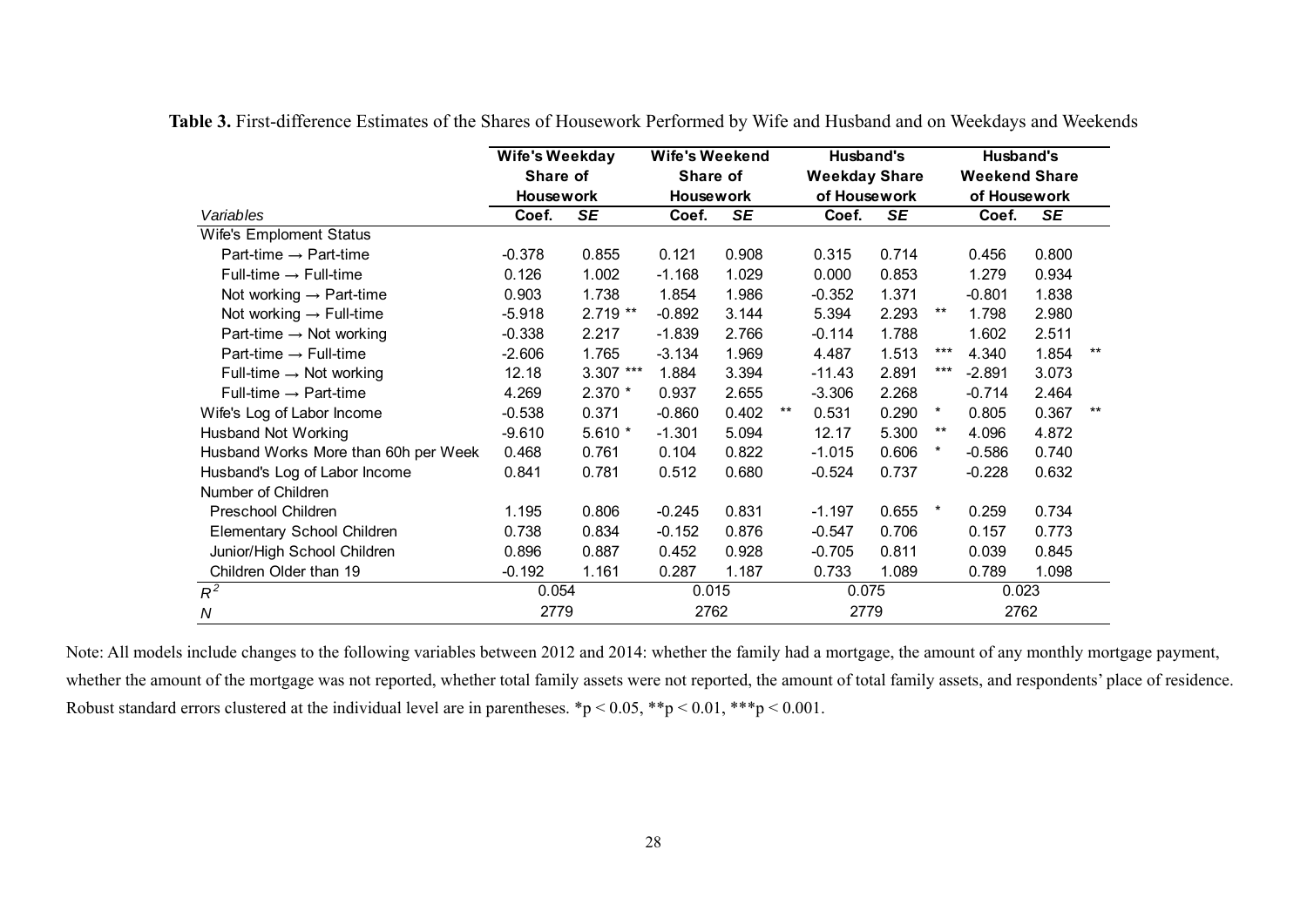|                          |                      | <b>Wife Not Working</b> |     |                      | <b>Wife Working Part-time</b> | <b>Wife Working Full-time</b> |                      |                      |                  |
|--------------------------|----------------------|-------------------------|-----|----------------------|-------------------------------|-------------------------------|----------------------|----------------------|------------------|
|                          | Husband's            | Husband's               | N   | Husband's            | Husband's                     | N                             | Husband's            | Husband's            | $\boldsymbol{N}$ |
| Wife's Satisfaction with | <b>Weekday Share</b> | <b>Weekend Share</b>    |     | <b>Weekday Share</b> | <b>Weekend Share</b>          |                               | <b>Weekday Share</b> | <b>Weekend Share</b> |                  |
| Husband                  | of Housework         | of Housework            |     | of Housework         | of Housework                  |                               | of Housework         | of Housework         |                  |
| $=$ completely unhappy   | 2.59                 | 4.84                    | 32  | 4.29                 | 8.66                          | 70                            | 6.99                 | 8.72                 | 69               |
| $\mathbf{2}^{\circ}$     | 3.58                 | 8.95                    | 57  | 5.82                 | 8.51                          | 104                           | 9.66                 | 15.43                | 74               |
| 3                        | 4.29                 | 10.62                   | 161 | 5.46                 | 12.26                         | 235                           | 12.79                | 18.53                | 169              |
| 4                        | 4.68                 | 15.51                   | 384 | 6.76                 | 15.69                         | 522                           | 14.79                | 19.82                | 313              |
| 5                        | 6.24                 | 18.80                   | 387 | 7.99                 | 16.22                         | 413                           | 19.54                | 24.37                | 294              |
| $6 = completely happy$   | 7.69                 | 23.93                   | 202 | 10.28                | 21.49                         | 201                           | 22.14                | 30.81                | 216              |

**Table 4.** Average Share of Spouse's Housework by Satisfaction with the Spouse and by Wife's Employment Status

|                               |                  | <b>Wife Not Working</b> |     |                  | <b>Wife Working Part-time</b> | <b>Wife Working Full-time</b> |                  |                  |     |
|-------------------------------|------------------|-------------------------|-----|------------------|-------------------------------|-------------------------------|------------------|------------------|-----|
|                               | Wife's Weekday   | Wife's Weekend          | N   | Wife's Weekday   | Wife's Weekend                | N                             | Wife's Weekday   | Wife's Weekend   | N   |
| <b>Husband's Satisfaction</b> | Share of         | Share of                |     | Share of         | Share of                      |                               | Share of         | Share of         |     |
| with Wife                     | <b>Housework</b> | <b>Housework</b>        |     | <b>Housework</b> | <b>Housework</b>              |                               | <b>Housework</b> | <b>Housework</b> |     |
| i = completely unhappy        | 68.00            | 49.06                   | 16  | 76.58            | 69.21                         | 19                            | 55.29            | 55.43            | 28  |
| 2                             | 85.66            | 77.94                   | 50  | 84.67            | 68.33                         | 48                            | 66.67            | 62.78            | 45  |
| 3                             | 83.05            | 72.30                   | 138 | 82.95            | 73.10                         | 95                            | 64.47            | 61.92            | 104 |
| 4                             | 87.12            | 74.55                   | 362 | 85.36            | 73.85                         | 266                           | 67.77            | 63.11            | 293 |
| 5                             | 86.64            | 73.75                   | 608 | 85.00            | 72.35                         | 344                           | 68.73            | 61.96            | 351 |
| $6 =$ completely happy        | 86.08            | 72.04                   | 360 | 85.15            | 74.20                         | 206                           | 69.50            | 64.66            | 208 |

Note: Satisfaction with spouse is rated on a 6-point scale: 1 = "*completely unhappy*" and 6 = "*completely happy*".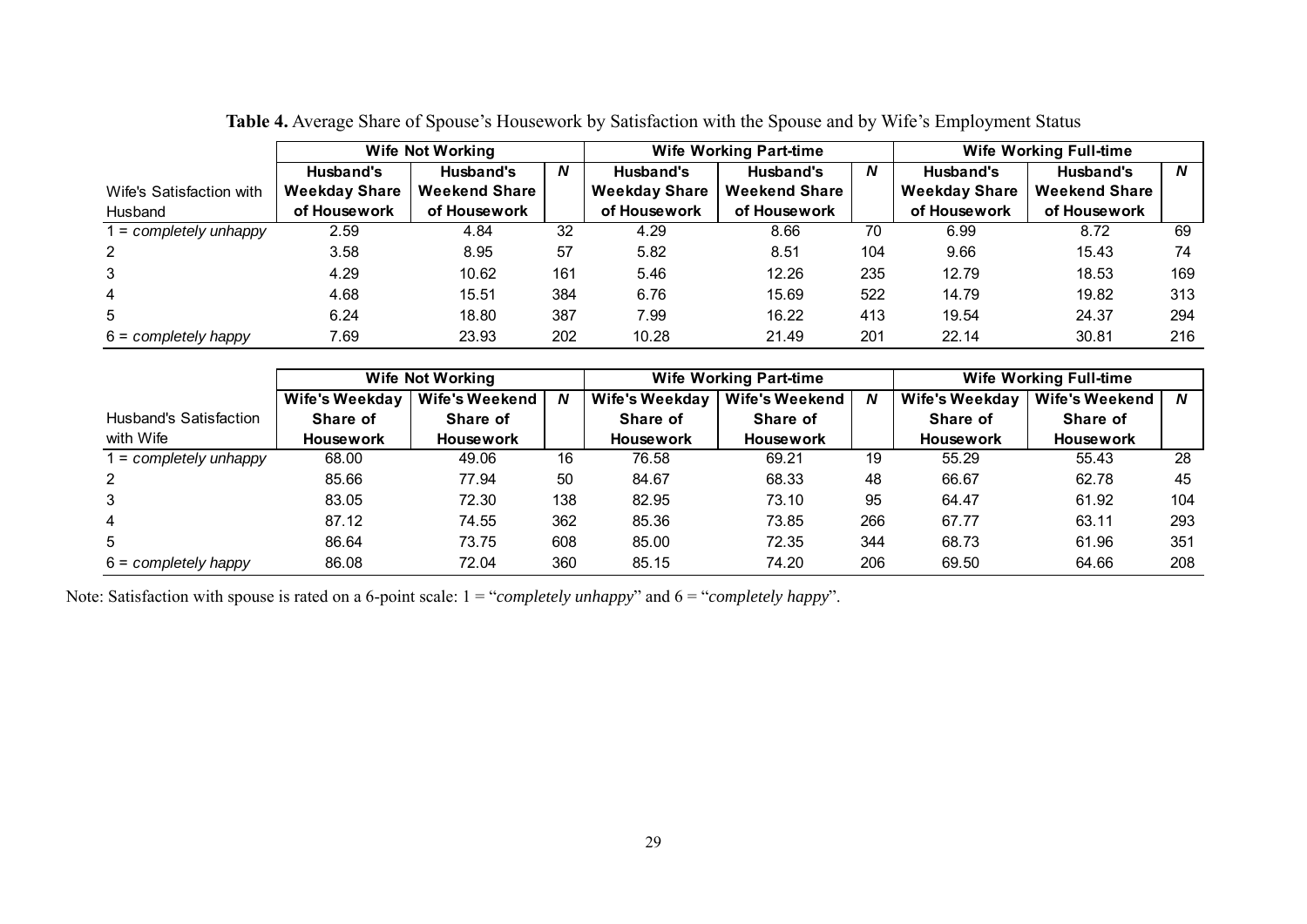|                                      | <b>Wife's Satisfaction with Husband</b> |                          |              |                     |                          |              |                     |                          |         |                     | <b>Husband's</b>         |              |  |
|--------------------------------------|-----------------------------------------|--------------------------|--------------|---------------------|--------------------------|--------------|---------------------|--------------------------|---------|---------------------|--------------------------|--------------|--|
|                                      | <b>Wife Not</b>                         |                          |              | <b>Wife Working</b> |                          |              | <b>Wife Working</b> |                          |         | <b>Satisfaction</b> |                          |              |  |
|                                      | Working                                 |                          |              | <b>Part-time</b>    |                          |              | <b>Full-time</b>    |                          |         | with Wife           |                          |              |  |
|                                      | (1)                                     |                          |              | (2)                 |                          |              | (3)                 |                          |         | (4)                 |                          |              |  |
| Independent Variables                | Coef.                                   | $\overline{\mathsf{SE}}$ |              | Coef.               | $\overline{\mathsf{SE}}$ |              | Coef.               | $\overline{\mathsf{SE}}$ |         | Coef.               | $\overline{\mathsf{SE}}$ |              |  |
| Share of Housework                   |                                         |                          |              |                     |                          |              |                     |                          |         |                     |                          |              |  |
| Spouse: Weekday                      | $-0.009$                                | 0.005                    | $\star$      | 0.007               | 0.004                    | $\ast$       | 0.009               | 0.003                    | ***     | 0.003               | 0.002                    | $\ast$       |  |
| Spouse: Weekend                      | 0.020                                   | 0.003                    | ***          | 0.011               | 0.003                    | $***$        | 0.007               | 0.003                    | $***$   | 0.001               | 0.001                    |              |  |
| <b>Other Family Members: Weekday</b> | 0.011                                   | 0.006                    | *            | $-0.00002$          | 0.004                    |              | $-0.002$            | 0.004                    |         | $-0.009$            | 0.004                    | $***$        |  |
| <b>Other Family Members: Weekend</b> | $-0.015$                                | 0.006                    | ***          | 0.002               | 0.006                    |              | 0.003               | 0.005                    |         | 0.011               | 0.004                    | $***$        |  |
| Age                                  | $-0.023$                                | 0.013                    | $\star$      | $-0.028$            | 0.013                    | $\star\star$ | $-0.002$            | 0.015                    |         | $-0.007$            | 0.008                    |              |  |
| Education                            |                                         |                          |              |                     |                          |              |                     |                          |         |                     |                          |              |  |
| Less than High School                | $-0.515$                                | 0.234                    | $***$        | 0.492               | 0.305                    |              | $-0.763$            | 0.472                    |         | $-0.092$            | 0.147                    |              |  |
| Junior College                       | $-0.015$                                | 0.095                    |              | 0.084               | 0.085                    |              | 0.080               | 0.111                    |         | 0.043               | 0.080                    |              |  |
| College                              | $-0.092$                                | 0.113                    |              | 0.063               | 0.112                    |              | 0.029               | 0.145                    |         | $-0.044$            | 0.065                    |              |  |
| Log of Labor Income                  | ٠                                       |                          |              | $-0.005$            | 0.030                    |              | 0.074               | 0.041                    | $\star$ | 0.028               | 0.030                    |              |  |
| Spouse Age                           | $-0.011$                                | 0.010                    |              | $-0.012$            | 0.010                    |              | $-0.021$            | 0.010                    | $***$   | $-0.008$            | 0.007                    |              |  |
| <b>Spouse Education</b>              |                                         |                          |              |                     |                          |              |                     |                          |         |                     |                          |              |  |
| Less than High School                | 0.031                                   | 0.245                    |              | 0.014               | 0.182                    |              | 0.319               | 0.217                    |         | $-0.265$            | 0.177                    |              |  |
| Junior College                       | 0.213                                   | 0.121                    | $\pmb{\ast}$ | 0.114               | 0.107                    |              | $-0.124$            | 0.138                    |         | 0.003               | 0.060                    |              |  |
| College                              | 0.087                                   | 0.096                    |              | 0.132               | 0.091                    |              | 0.197               | 0.117                    | $\ast$  | 0.171               | 0.070                    | **           |  |
| <b>Spouse Not Working</b>            | 1.285                                   | 0.524                    | $***$        | 0.818               | 0.518                    |              | 0.324               | 0.486                    |         | 0.142               | 0.165                    |              |  |
| Spouse Works More than 60h per Week  | $-0.085$                                | 0.078                    |              | 0.151               | 0.083                    | $\star$      | 0.112               | 0.094                    |         | 0.351               | 0.212                    | $\pmb{\ast}$ |  |
| Spouse Log of Labor Income           | 0.112                                   | 0.071                    |              | 0.193               | 0.074                    | $***$        | 0.158               | 0.069                    | $***$   | 0.007               | 0.033                    |              |  |
| Length of Marriage                   | 0.010                                   | 0.012                    |              | 0.011               | 0.012                    |              | $-0.003$            | 0.013                    |         | $-0.014$            | 0.006                    | $***$        |  |
| Number of Children                   |                                         |                          |              |                     |                          |              |                     |                          |         |                     |                          |              |  |
| Preschool Children                   | $-0.223$                                | 0.052                    | $***$        | $-0.224$            | 0.066                    | ***          | $-0.205$            | 0.069                    | ***     | $-0.146$            | 0.037                    | $***$        |  |
| Elementary School Children           | $-0.072$                                | 0.053                    |              | $-0.068$            | 0.054                    |              | $-0.239$            | 0.073                    | $***$   | $-0.068$            | 0.036                    | *            |  |
| Junior/High School Children          | $-0.192$                                | 0.067                    | ***          | $-0.117$            | 0.056                    | $***$        | $-0.254$            | 0.066                    | ***     | $-0.149$            | 0.040                    | ***          |  |
| Children Older than 19               | $-0.100$                                | 0.103                    |              | $-0.042$            | 0.088                    |              | $-0.071$            | 0.092                    |         | 0.055               | 0.056                    |              |  |
| Log pseudolikelihood                 | $-1526.6$                               |                          |              | $-1841.7$           |                          |              | $-1353.0$           |                          |         | $-4484.3$           |                          |              |  |
| N                                    | 1060                                    |                          |              | 1207                |                          |              | 897                 |                          |         | 3104                |                          |              |  |

**Table 5.** Ordered Probit Estimate of Satisfaction with Spouse

Note: See note in Table 2 for other variables included in the regression. Robust standard errors clustered at the individual level are in parentheses. \*p < 0.05, \*\*p < 0.01, \*\*\*  $p < 0.001$ .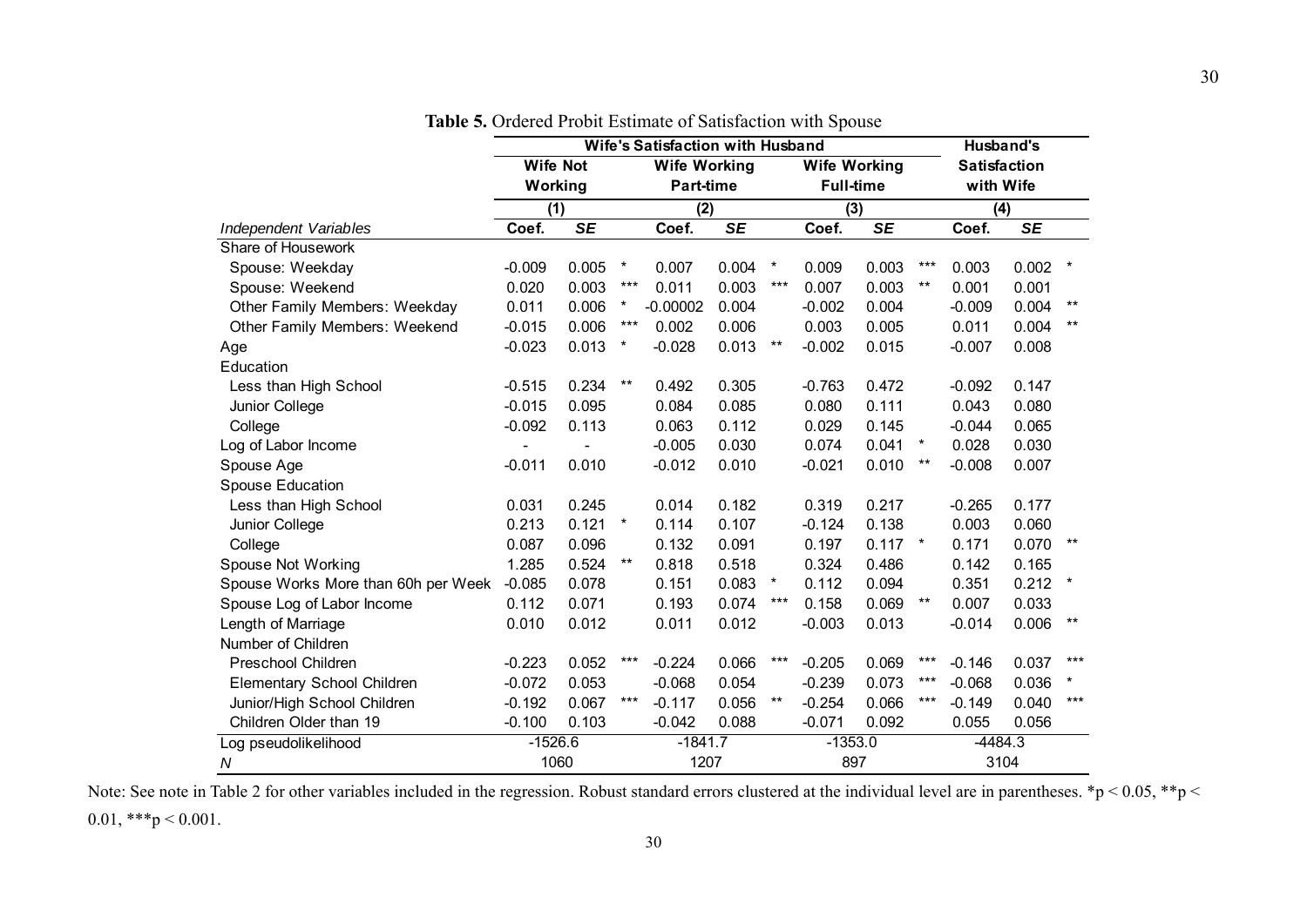# **Table 6.** Marginal Probability Effects of Spousal Share of Housework on Satisfaction with Spouse

|                          |                  |           | <b>Wife Not Working</b> |                                                                                                                 |                  | <b>Wife Working Part-time</b> |           |             | <b>Wife Working Full-time</b> |             |                  |             |  |  |
|--------------------------|------------------|-----------|-------------------------|-----------------------------------------------------------------------------------------------------------------|------------------|-------------------------------|-----------|-------------|-------------------------------|-------------|------------------|-------------|--|--|
|                          |                  | Husband's |                         | Husband's                                                                                                       |                  | Husband's                     |           | Husband's   |                               | Husband's   | Husband's        |             |  |  |
|                          |                  |           |                         | Weekday Share of   Weekend Share of   Weekday Share of   Weekend Share of   Weekday Share of   Weekend Share of |                  |                               |           |             |                               |             |                  |             |  |  |
| Wife's Satisfaction with | <b>Housework</b> |           | <b>Housework</b>        |                                                                                                                 | <b>Housework</b> |                               | Housework |             | <b>Housework</b>              |             | <b>Housework</b> |             |  |  |
| Husband                  | dy/dx            | SE        | dy/dx                   | <b>SE</b>                                                                                                       | dy/dx            | SE                            | dy/dx     | <b>SE</b>   | dy/dx                         | <b>SE</b>   | dy/dx            | <b>SE</b>   |  |  |
| l = completely unhappy   | 0.039            | $0.022 *$ | $-0.086$                | $0.020$ ***                                                                                                     | $-0.054$         | 0.033                         | $-0.084$  | $0.024$ *** | $-0.075$                      | $0.024$ *** | $-0.059$         | $0.024$ *** |  |  |
| $\overline{2}$           | 0.060            | $0.033*$  | $-0.133$                | $0.027$ ***                                                                                                     | $-0.062$         | $0.037$ *                     | $-0.097$  | $0.030$ *** | $-0.077$                      | $0.026$ *** | $-0.061$         | $0.024$ *** |  |  |
| 3                        | 0.145            | $0.076*$  | $-0.320$                | $0.050$ ***                                                                                                     | $-0.105$         | $0.063*$                      | $-0.163$  | $0.046$ *** | $-0.132$                      | $0.041$ *** | $-0.104$         | $0.042$ *** |  |  |
| $\overline{4}$           | 0.126            | $0.066*$  | $-0.278$                | $0.044$ ***                                                                                                     | $-0.053$         | 0.033                         | $-0.082$  | $0.026$ *** | $-0.081$                      | $0.026$ *** | $-0.064$         | $0.028$ *** |  |  |
| 5                        | $-0.161$         | $0.085$ * | 0.355                   | $0.057$ ***                                                                                                     | 0.132            | $0.079*$                      | 0.207     | $0.058$ *** | 0.149                         | $0.046$ *** | 0.117            | $0.048$ *** |  |  |
| $6 =$ completely happy   | $-0.209$         | $0.110*$  | 0.462                   | $0.065$ ***                                                                                                     | 0.141            | $0.084$ *                     | 0.220     | $0.061***$  | 0.217                         | $0.064$ *** | 0.170            | $0.068$ *** |  |  |

# (Marginal effects at the mean)

|                          |          | <b>Husband</b>        | <b>Husband</b>   |          |  |  |  |
|--------------------------|----------|-----------------------|------------------|----------|--|--|--|
|                          |          | <b>Wife's Weekday</b> | Wife's Weekend   |          |  |  |  |
|                          |          | Share of              |                  | Share of |  |  |  |
| Husband's Satisfaction   |          | <b>Housework</b>      | <b>Housework</b> |          |  |  |  |
| with Wife                | dy/dx    | <b>SE</b>             | dy/dx            | SE       |  |  |  |
| $1 =$ completely unhappy | $-0.010$ | $0.006*$              | $-0.003$         | 0.005    |  |  |  |
| 2                        | $-0.021$ | $0.011 *$             | $-0.007$         | 0.010    |  |  |  |
| 3                        | $-0.037$ | $0.021$ *             | $-0.012$         | 0.018    |  |  |  |
| 4                        | $-0.047$ | $0.025$ *             | $-0.015$         | 0.022    |  |  |  |
| 5                        | 0.031    | $0.017*$              | 0.010            | 0.015    |  |  |  |
| $6 =$ completely happy   | 0.085    | 0.046<br>$\ast$       | 0.028            | 0.040    |  |  |  |

Note: Table 6 reports average marginal probability effects of spousal share of housework (from 0 to 100 percent) on satisfaction with spouse. See note in Table 2 for other variables included in the regression. Robust standard errors clustered at the individual level are in parentheses. \*p < 0.05, \*\*p < 0.01, \*\*\*p < 0.001.